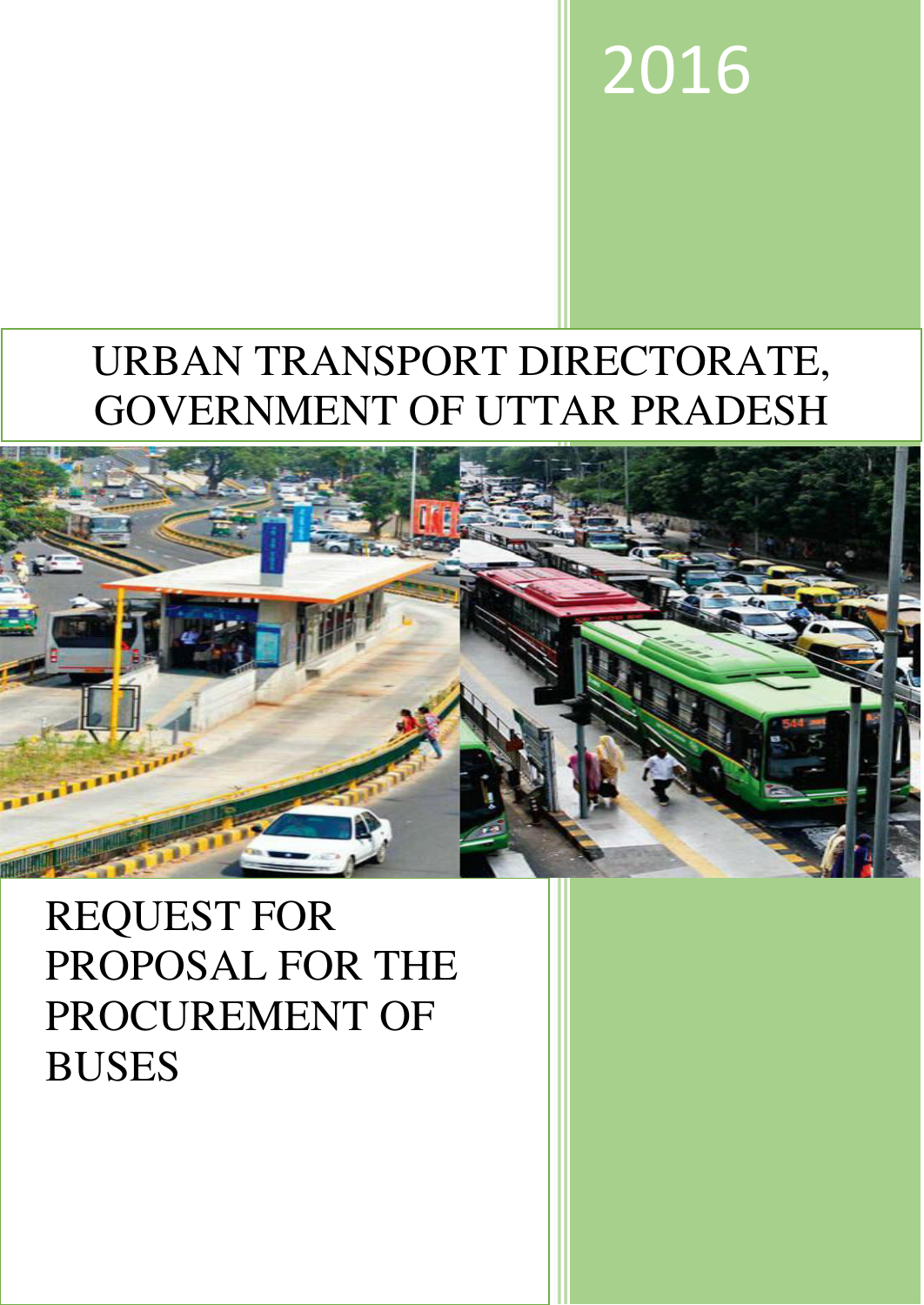## TENDER DOCUMENT

#### **For**

Procurement of new buses with Annual Maintenance Contract (AMC) of ordinary287 Non Air Conditioned, Mini/Midi, Fully Built Buses, driven on CNG/DIESEL as fuel, capable of operating smoothly up to around  $50^0C$  ambient temperature and conforming to AIS 052 Bus Body code and UBS-2 (as amended from time to time).

## **Tender No.: CNG/DIESEL Fully Built Mini/Midi Bus/-02/2016 (Two Bid System)**

| <b>Last Date of submission of Tender Form</b> | As Prescribed in the Advertisement |
|-----------------------------------------------|------------------------------------|
| (Technical/Financial)                         |                                    |
| Date of opening of Technical Bid              | Will be informed subsequently      |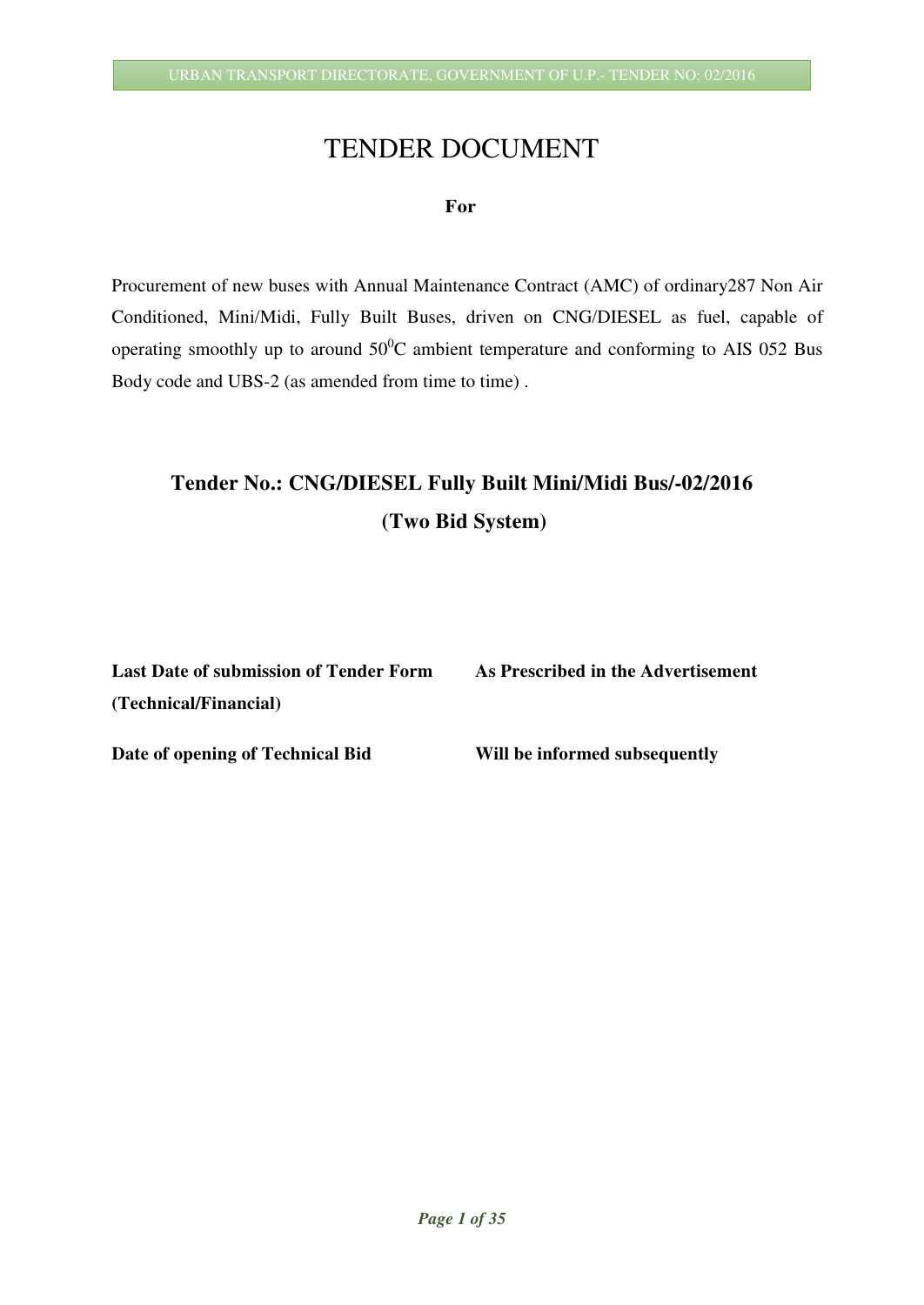## **TENDER NOTICE**

 Tenders are invited from original vehicle manufacturers for the procurement of Fully Built Ordinary Buses. The brief specifications are given as under:-

| <b>Particulars</b>                                                                         | Quantity |
|--------------------------------------------------------------------------------------------|----------|
| TECHNICAL BID & FINANCIAL BID FOR PROCUREMENT OF                                           |          |
| <b>BUSES WITH AMC:</b>                                                                     |          |
| Ordinary, non-air-conditioned, Mini/Midi, Fully Built Buses, driven on 287 Nos.            |          |
| CNG/DIESEL as fuel, capable of operating smoothly up to around $50^{\circ}$ C   (176 CNG & |          |
| ambient temperature. These buses are to be fully equipped with 111                         |          |
| VTS/ITMS/Camera connections for recording inside the bus along with DIESEL)                |          |
| digital destination Board on front $\&$ rear and inside of the bus as specified in         |          |
| Urban Bus Specification-2 & Confirming to AIS-052 Bus Code or any other                    |          |
| subsequent specifications and revised standards for Urban Buses.                           |          |
| All the buses with BS-IV specifications have to be in line with UBS-II.                    |          |

- 1. Tender form must be filled as per the guidelines.
- 2. Each tender must be submitted on the Tender Form and Bill of Quantity with Additional Terms and Conditions duly filled, each page signed and stamped together with Earnest Money deposit of Rs. 1.10 Crore in the form of Demand Draft or Bank Guarantee of Nationalized Bank valid for three year from the date of Tender in favour of "**Director, Urban Transport Directorate UP"** payable at Lucknow along with Tender Form in a separate envelope.
- 3. Tenders which are not submitted along with tender fee, Earnest Money Deposit (EMD) in the proper way, shall deemed to be considered as INVALID.
- 4. Firms are requested to submit "TECHNICAL & FINANCIAL BIDS SEPARATELY" in Separate Envelope.
- 5. Technical bid and financial bid along with one separate envelope containing Demand Drafts of earnest money deposit (EMD) shall be sealed in a big envelope and same shall be submitted as prescribed in the Advertisement.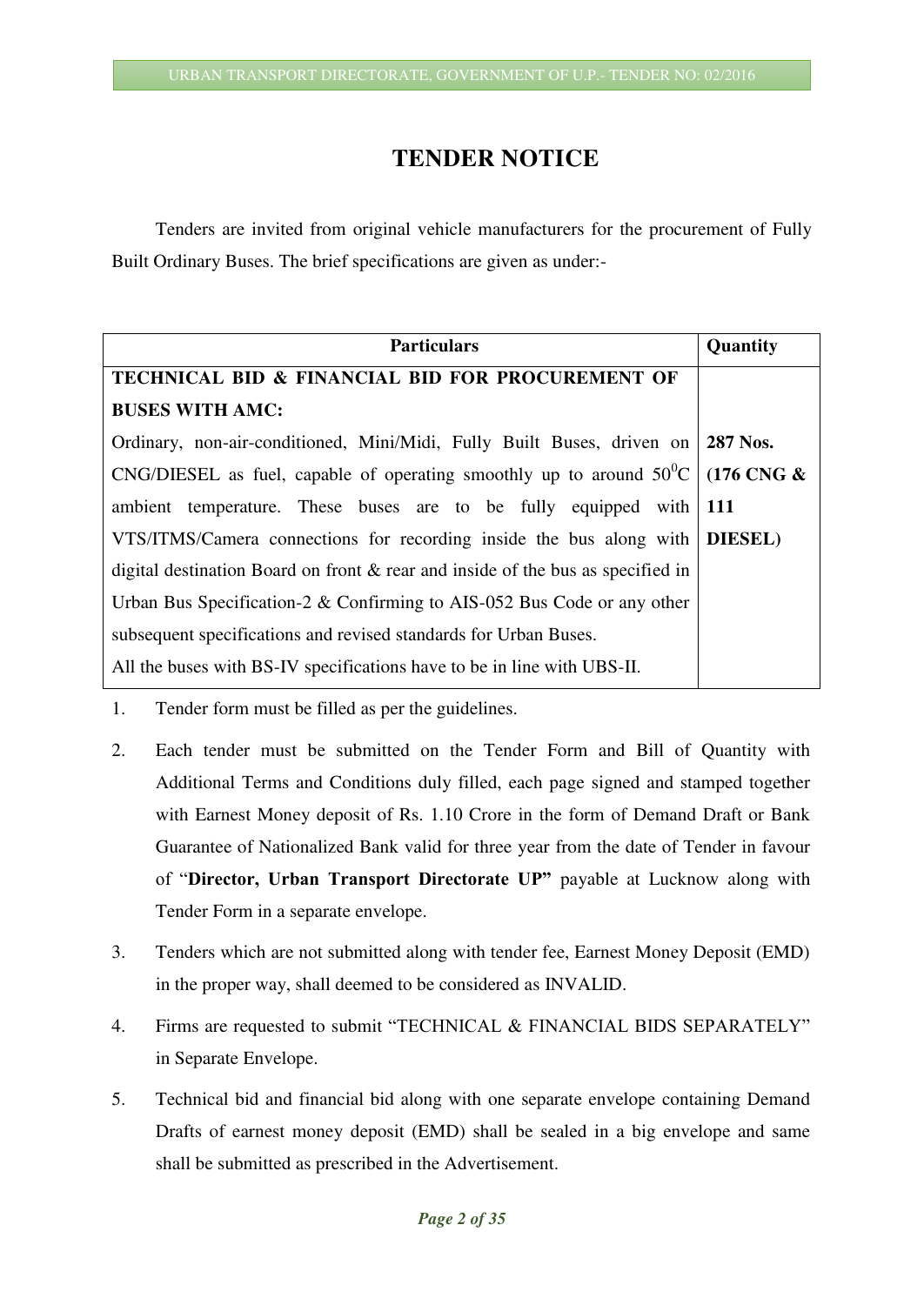- 6. Financial Bids of only those Bidders will be considered, who qualify the technical bids.
- 7. Tender Form shall be downloaded from the site mentioned in the Advertisement.
- 8. Last date for submission of Tender would be as mentioned in the Advertisement.
- 9. The date and venue of the opening of Technical bid shall be intimated subsequently.
- 10. Please do visit the websites indicated in the Advertisement for updates.
- 11. URBAN TRANSPORT DIRECTORATE, GOVERNMENT OF UTTAR PRADESH Lucknow, reserves the full right to increase/decrease the procurement of number of buses and revise specifications if required or to reject any tender or the tendering process without assigning any reason on or before last date of submission of tender or finalization of bid and even thereafter.

**Director**  Urban Transport Directorate, Uttar Pradesh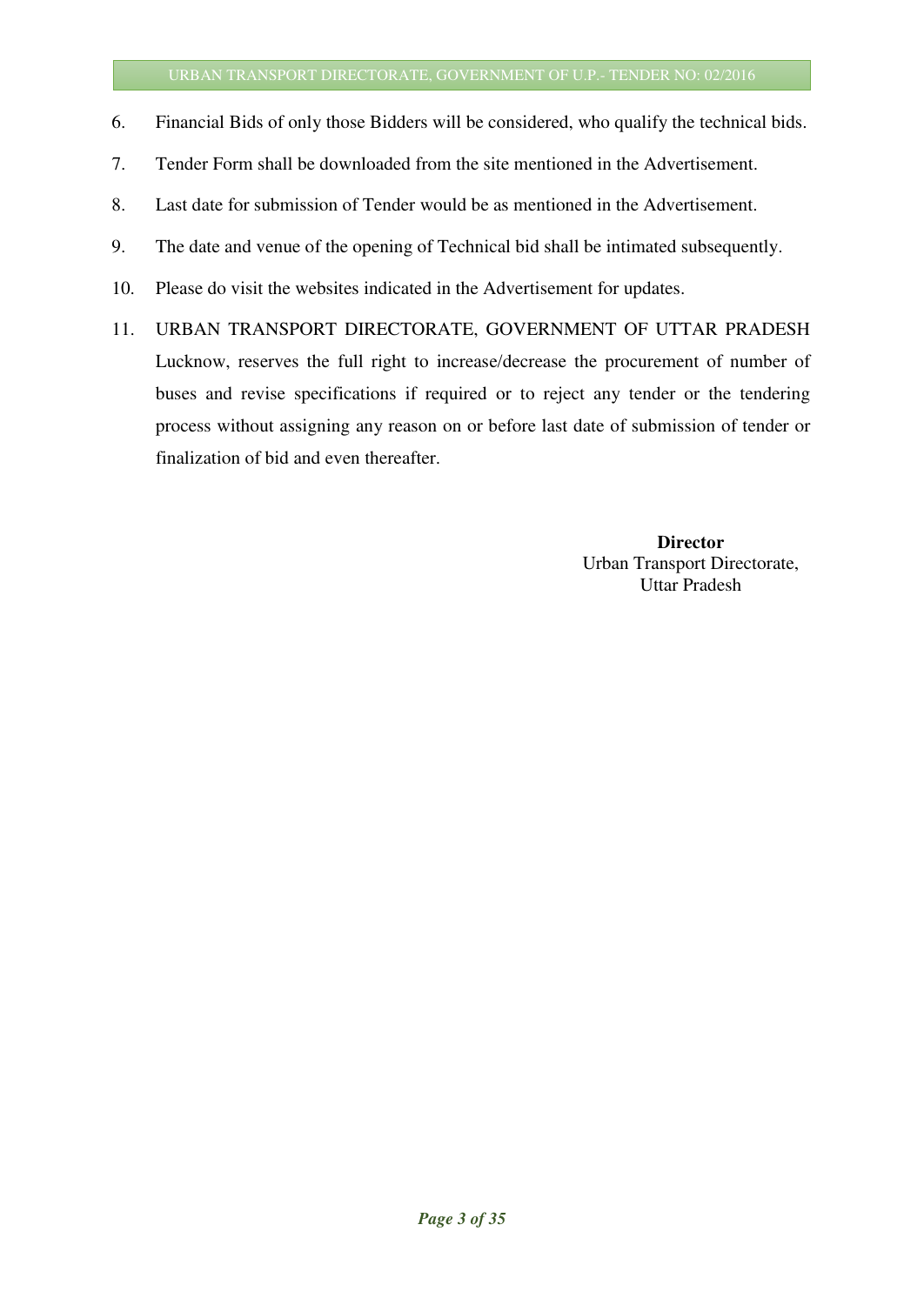#### From,

| $\mathbf{T}_{\boldsymbol{\cap}}$ |  |
|----------------------------------|--|

To,

#### **DIRECTOR**

URBAN TRANSPORT DIRECORATE, GOVERNMENT OF UTTAR PRADESH LUCKNOW- 2260001

**Subject: Tender for the procurement of Buses with Annual Maintenance Contract (AMC) of non-air-conditioned, Mini/Midi, Fully Built Buses to be operated on CNG/DIESEL as fuel, capable of operating smoothly up to around 50<sup>0</sup>C ambient Temperature and conforming to UBS-2 specifications and AIS-052 Bus Body Code.** 

Dear Sir,

With reference to your Tender Notice published in the newspaper Dated: and on your web site, I/We hereby tender to supply of non-air-conditioned, Mini/Midi, Fully Built Buses to be operated on CNG/DIESEL as fuel, capable of operating smoothly up to around  $50^0$ C ambient temperature and Conforming to UBS-2 specifications & AIS-052 Bus Body Code to URBAN TRANSPORT DIRECTORATE, GOVERNMENT OF UTTAR PRADESH Lucknow as per bill of quantity and Terms and Conditions enclosed.

I/We have read the Terms and Conditions of tender as given in Tender Form, and agree to abide by them.

An earnest money of Rs. 1.10 Crore (in words Rs. One Crore and ten lakhs only) in the form of Demand Draft/Bank Guarantee No. ................................. Date .............................. is enclosed along with the Bill of Quantity, Terms and Conditions. Each page of Tender Form is duly signed and stamped. The security in the form of earnest money deposit (EMD) can be forfeited by UTD, GoUP if I/We fail to fulfil the conditions of tender, in case the work order is given or the offer is withdrawn by me/us unilaterally.

Yours faithfully

#### (SIGNATURE OF TENDERER IN FULL) (WITH FULL NAME &STAMP)

Contd...................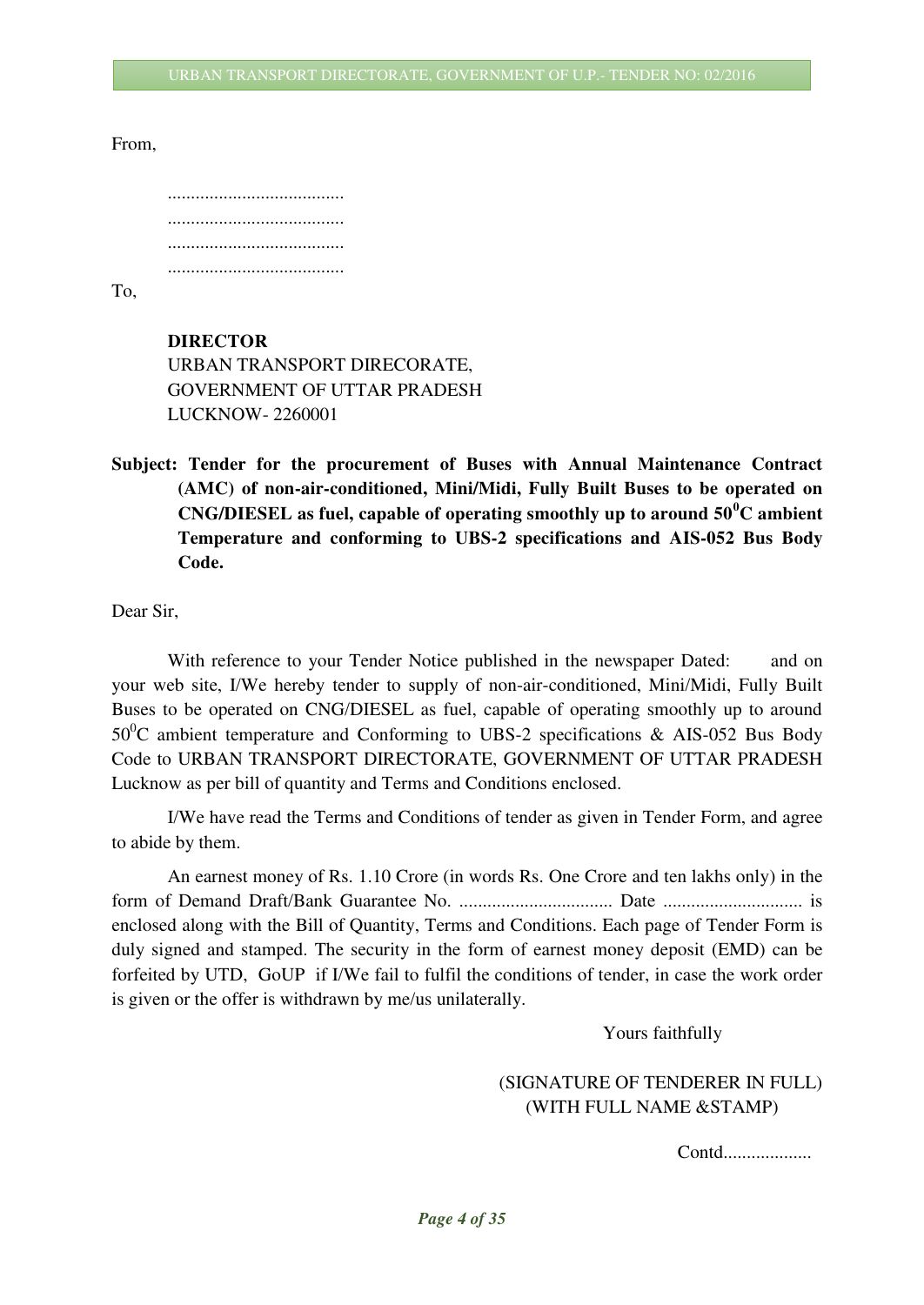- 1. Signature of Witness Address: Date:
- 2. Signature of Witness Address: Date:
- *Note: Tender form contains------ Pages, includes bill of quantity, Annexures, Technical Specification and General Terms & Condition of Urban Transport Directorate, GoUP Lucknow.*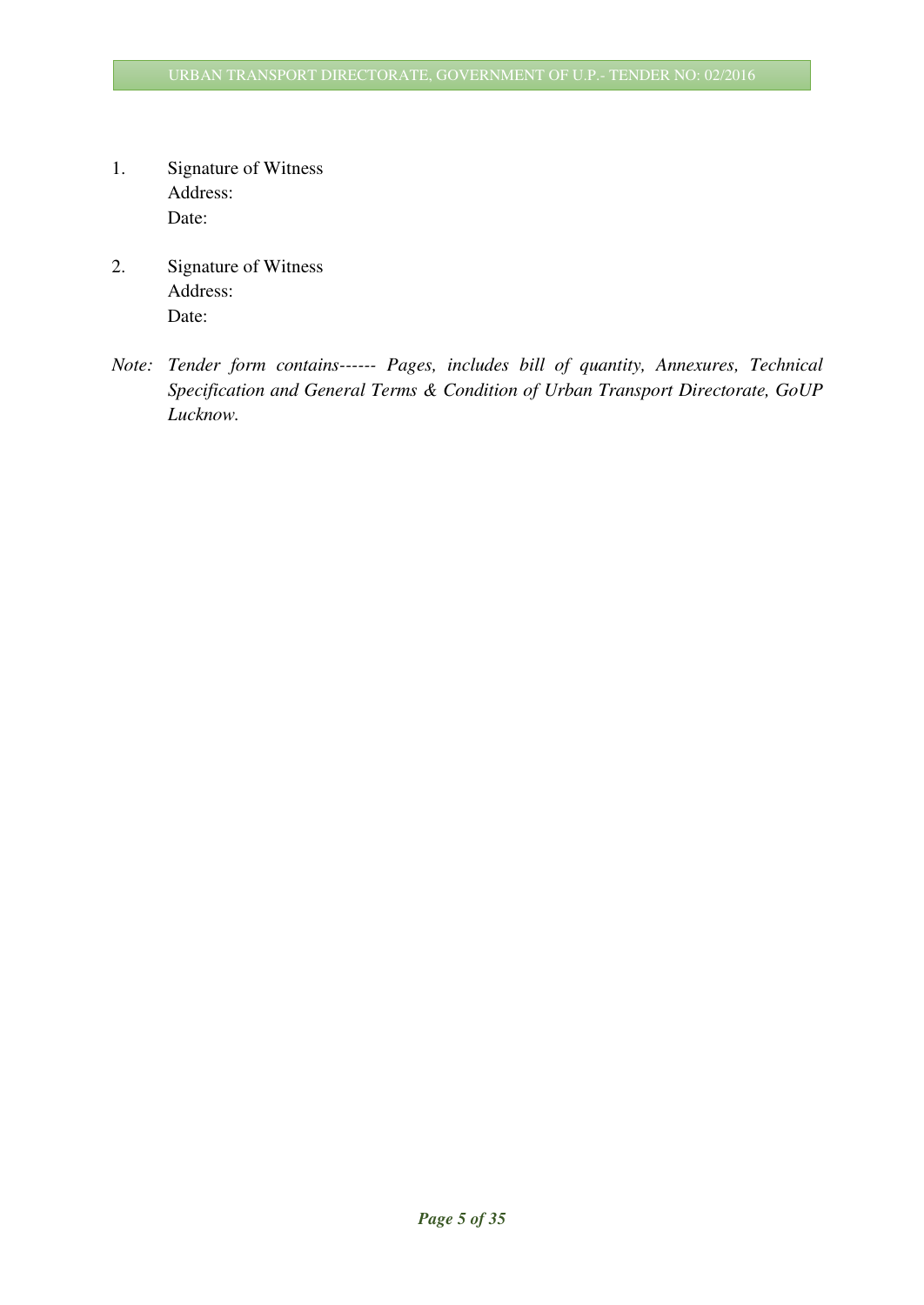### **GENERAL TERMS AND CONDITIONS**

## **General Terms and Conditions of the tender for the supply of the items mentioned in the bill of quantity, to Urban Transport Directorate, GoUP, Lucknow are given below:**

- 1. Tenders are invited for the supply of new buses with Annual Maintenance Contract (AMC) of Ordinary Mini/Midi Fully Built Buses operated on CNG/DIESEL as per specification laid down in UBS-2 Code and also conforming to AIS-052 Bus Code or subsequently amended norms/specifications if any. Bidder firms should be accredited by ARAI or any Govt. of India approved agency. The bidders have to submit documentary proof/certificate issued regarding workshop accreditation and bus body design approval as per specifications mentioned in the bill of quantity. The Tender offer shall remain valid for acceptance by the Directorate, for a period of 12 months commencing from the date of opening of the Tender.
- 2. Tender form must be filled as per the directions.

#### 3. **Definition of Contractor & Purchaser**

- 3.1 Contractor/Bidder/Tenderer means the person, firm or company with whom the contract for the supply and AMC is placed and shall be deemed to include its Successors (Approved by the Purchaser), representatives, heirs, executors and administrators, as the case may be, unless excluded by the terms of the Contract.
- 3.2 Directorate- means Urban Transport Directorate, Government of Uttar Pradesh.
- 3.3 And "Purchaser" means Director, Urban Transport Directorate or his authorized representative/ representatives.
- 3.4 Director-means Director, Urban Transport Directorate, GoUP.

#### 4. **EARNEST MONEY DEPOSIT (EMD):**

A sum of Rs One Crore Ten Lakhs in the form of Demand Draft or Bank Guarantee from any nationalized bank valid for three year from the tender date in favour of DIRECTOR, URBAN TRANSPORT GOUP Lucknow giving reference of the Tender Number. The same should be submitted as EARNEST MONEY along with tender document.

5. The *tenderers* shall submit Tender in two parts i.e.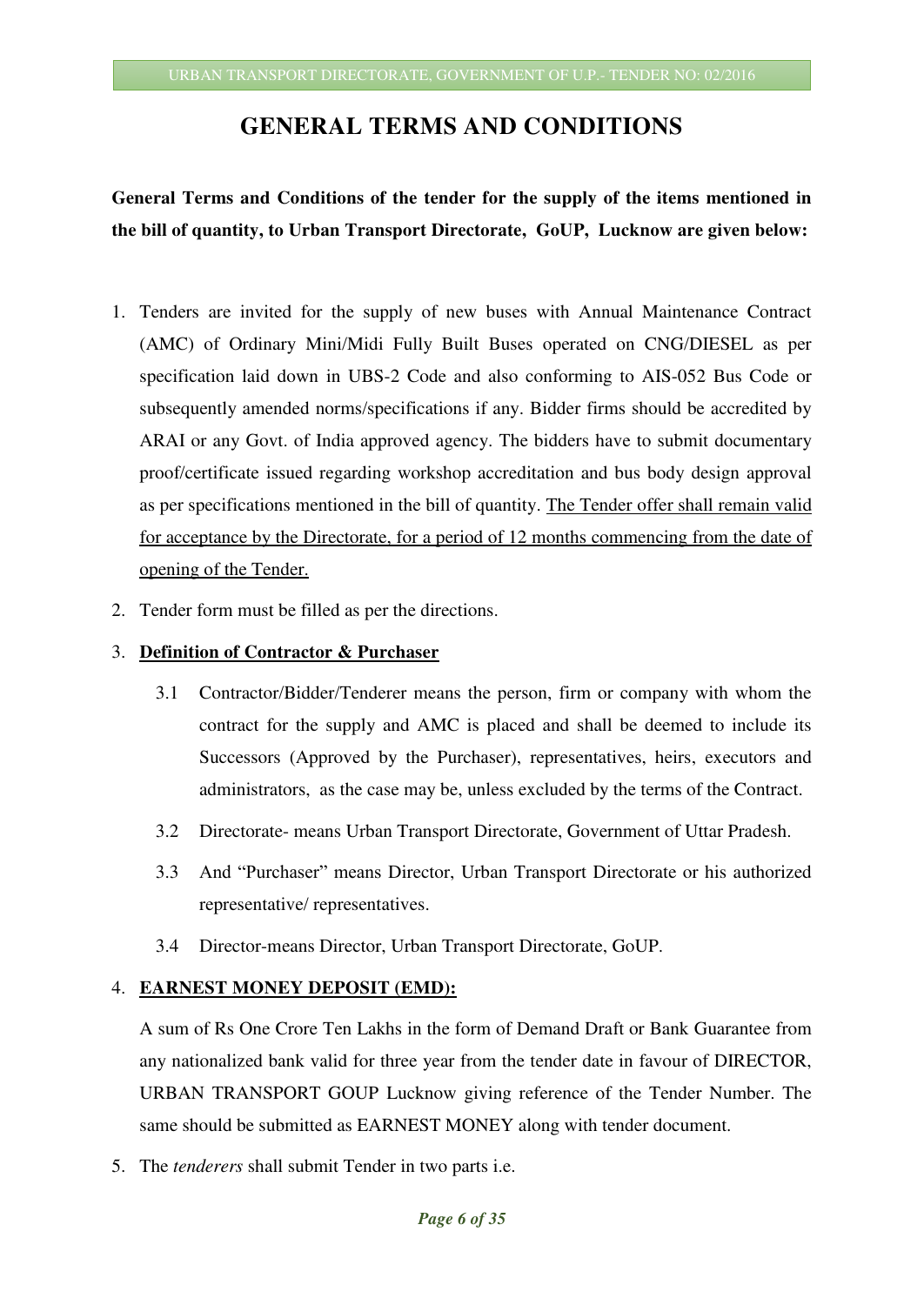- **Part-I:** Technical Bid shall comprise of the Form of Tender along with General Terms and Conditions, Specifications, Drawings & photographs, if required and all other documents as well as all technical information required in accordance with the Tender Documents. Prices shall not be mentioned anywhere in Part-I.
- **Part-II**: Financial Bid shall contain the Price Schedule only in the prescribed format. All details except for the price shall be furnished in the *Technical* bid.
- 6. Earnest money deposited with tender document will be forfeited if the Tender is withdrawn within the period of its validity of 12 months from the date of opening of Tender.

#### 7. **ADDRESSING TENDER**

The Technical & Financial Bids of the Tender should be separately kept in envelope super scribing TECHNICAL BID & FINANCIAL BID.

- **8.** Bidders are required to submit original Tender document *through registered post only*  including the envelopes containing **TECHNICAL BID, FINANCIAL BID, Demand Drafts of Tender Fee& specified Earnest Money Deposit.**
- 9. Tender document should reach our office at Lucknow (Room No. 720,  $7<sup>th</sup>$  Floor, Indra Bhawan, Lucknow-226001 ) on or before the tender closing time and date as mentioned in the tender notice. Our office shall not be responsible for any postal delay or otherwise any other delay if any and tender received after the specified time and date shall not be entertained.

#### 10. **OPENING OF BIDS**

The tender/ bid documents shall be opened on specified time, date and place as mentioned in the Tender notice or subsequently informed by Directorate. The same would be opened in the presence of BIDDERS or their AUTHORISED REPRSENTATIVES who may wish to be present with prior information to this office.

#### 11. **ACCEPTANCE OF TENDER**

The URBAN TRANSPORT DIRECTORATE, GOVERNMENT OF UTTAR PRADESH is not bound to accept the lowest or any Tender and neither it is bound to assign any reason/reasons for rejection of the tenders. However, tenderer on his part is bound by his offer.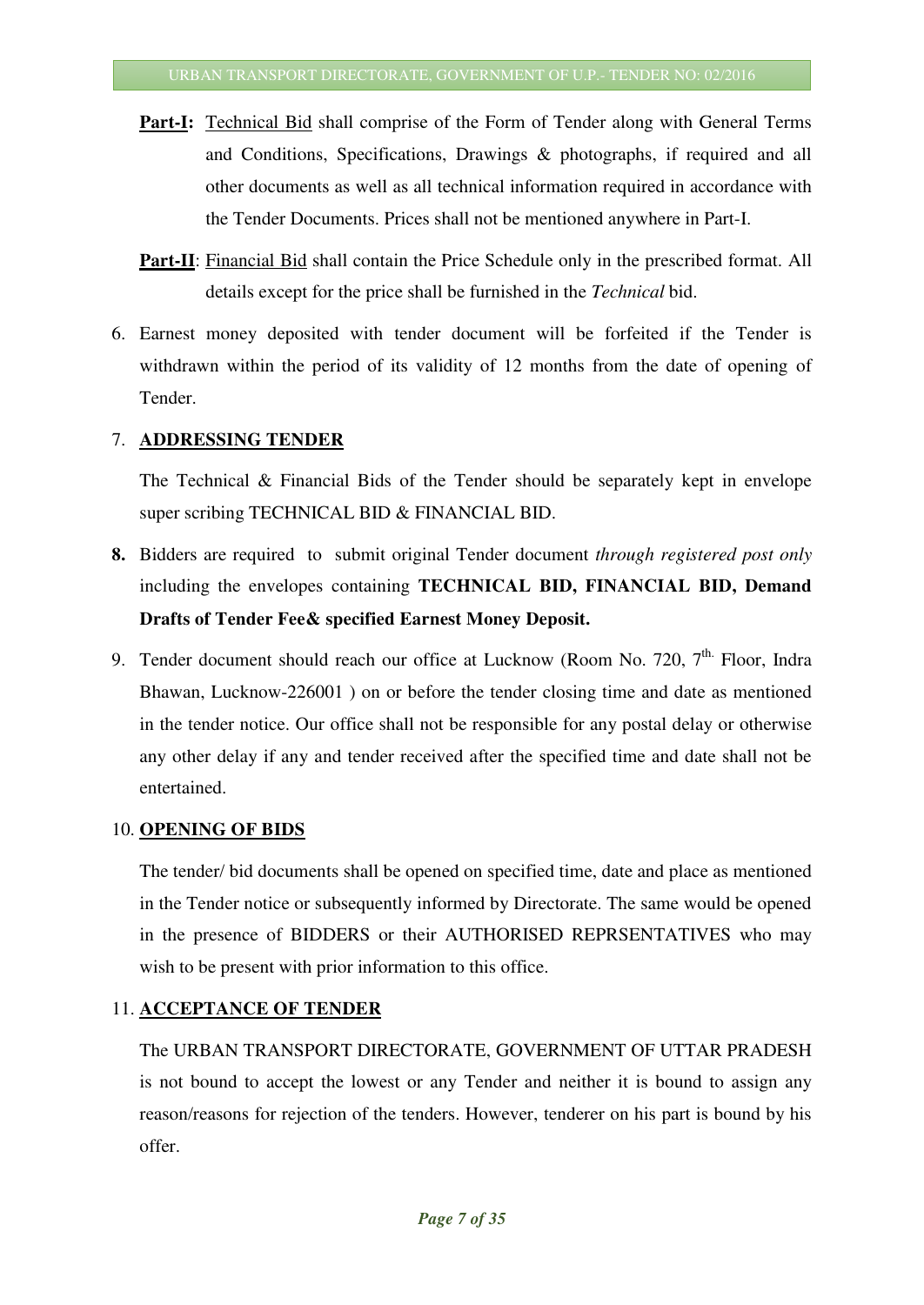#### 12. **EARNEST MONEY OF UNSUCCESSFUL TENDERS**

Earnest money deposited by the unsuccessful Bidders will be returned as soon as possible after the Tender has been finalized.

#### 13. **DISCHARGE OF TENDER CONDITIONS**

The Director, Urban Transport Directorate(UTD) reserves the right to reject any Tender which does not confirm to one or any of the above mentioned instructions or which does not accept the conditions laid down by URBAN TRANSPORT DIRECTORATE, UP.

#### **14. PAYMENT TERMS AND SECURITY DEPOSIT:**

The Bidders are required to give the acceptance of "60 days credit" payment terms.

- 15. If any Bidder withdraws his Tender before expiry of the period referred to in Clause-1 of general terms and conditions, URBAN TRANSPORT DIRECTORATE, UP may agree to allow such withdrawal, but in such a case Earnest Money deposited by the Bidders may be forfeited, in case of refusal to such withdrawal and acceptance of the Tender, if the bidder fails to perform his part of the contract, not only the Earnest Money deposited by the Bidders shall be forfeited, but the tenderer shall also invite other consequences of Breach of Contract.
- 16. Corrections, if any made by the Tenderer in the offer must bear date and initial of the Bidders.
- 17. DIRECTOR, URBAN TRANSPORT DIRECTORATE, UP reserves the right to accept the Tender in full or in part thereof in respect of valid Tender.
- 18. Tenderer should quote rates for fully built buses. For details regarding AIS-052 Bus Code refer to ARAI web site. Bidder is required to submit along with Technical bid details of buses intended to be supplied, showing all dimensions such as wheelbase, overall length, drawings of bus body seating arrangement etc. All dimensions should conform to CMVR/U.P. Motor Vehicle Rules, AIS-052 Bus code and other relevant rules. Base model should have approval of ARAI**. It will be the responsibility of the Bidder to get the vehicle registered in Regional Transport Office (RTO) in U.P.**
- 19. Bidder should also submit Ordinary Mini/Midi Fully Built CNG/DIESEL Bus details as per bill of quantity along with all standard fitments. Attach ARAI certification.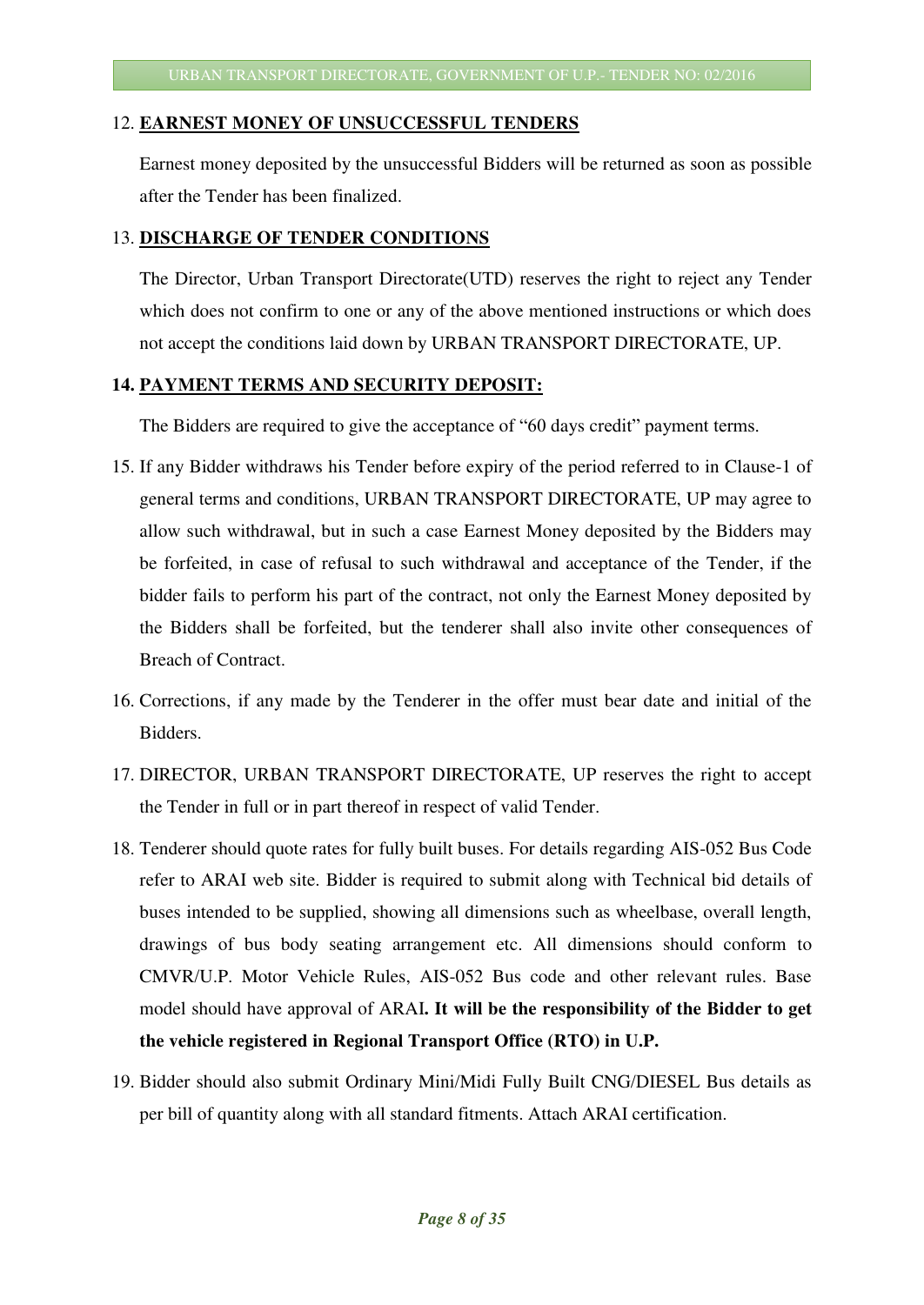- 20. The Bidders have to submit proof of bus body design approval issued by ARAI or any approved Govt. of India agency and has to submit proof that the bus body fabrication workshop is accredited by ARAI or any approved Govt. of India agency at the time of proto type inspection of the bus.
- 21. All Fully Built Mini/Midi CNG/DIESEL Buses fitted with CNG/DIESEL engine *supplied,* will be subject to an inspection before being accepted by the Director, Urban Transport Directorate, UP or his authorized consignee/representative.
- 22. In all matters of dispute relating to this Tender the decision of the Director, Urban Transport Directorate, UP shall be final and binding on all Bidders.
- 23. The contractor shall arrange orientation training at various Depots, where these buses are to be stationed for operation, minimum for 3 days for drivers. Training will be provided free of cost as and when required by purchaser during and/or supply period.
- 24. Any other condition as per Bill of Quantity and Technical Specification and all Annexure enclosed shall also be treated as condition of Tender.
- 25. Any tender that does not contain all the information required according to the conditions stated above or the Bidder deviated from the above conditions on his own, shall be liable to be rejected.
- 26. Director, Urban Transport Directorate, UP reserves the right to alter any quantity of Fully Built Buses.
- 27. The Bidder bidding for Fully Built Buses has to quote separate rates for Mini & Midi buses and separately for buses propelled by CNG and DIESEL as fuel. Rates must be quoted in price schedule.
- 28. Rates quoted for Supply of fully Built Mini/Midi will be F.O.R. destinations basis.
- 29. In case there is an increase or decrease in Government Levies the same will be passed on to Directorate& vice versa.
- 30. Bidders should confirm and guarantee that the rates quoted, are lowest for similar quantity, specification, terms & conditions and that there are no other lower rates or discounts etc., (Excluding Statutory duties) quoted to any other STU's and/or Govt. Depts./Undertaking. In case of such default, the difference shall be recovered from Bidder, after the same is noticed by the purchaser. However, if this discerned, such lower rates will be deemed to be applicable from the date of tender.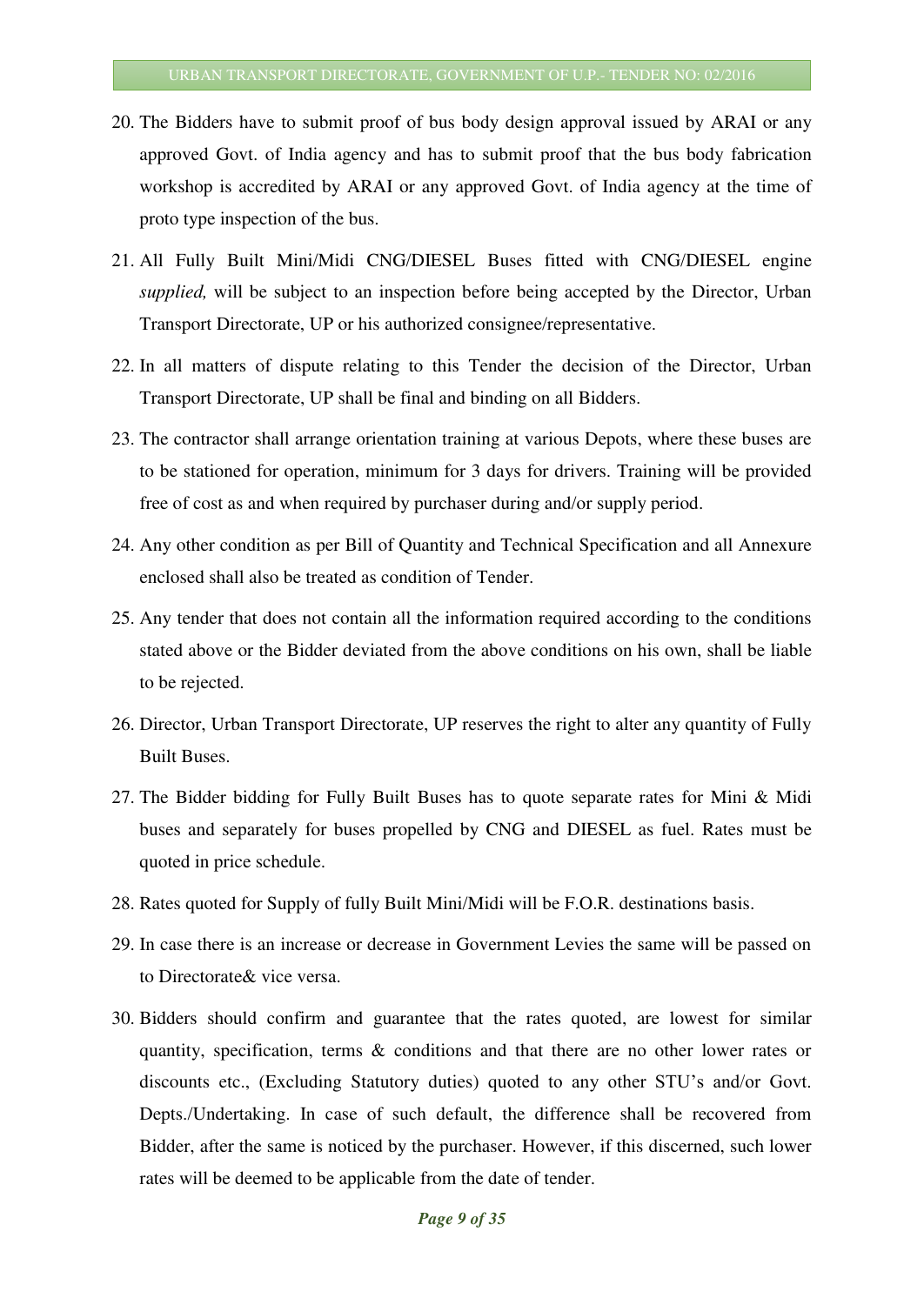31. Bidder is to submit technical details, warranty & Guarantee clause and Price Schedule only in the form attached with the Technical Bid and should also sign each of the pages.

#### 32. **CORRUPT OR FRAUDULENT PRACTICES**

 The Bidder and their respective officers, employees, agents and advisers shall observe the selected standard of ethics during the Tender process and subsequent to the issue of the Tender and during the subsistence of the Agreement. Notwithstanding anything to the contrary contained herein, or in the Tender, the Authority (Director, Urban Transport Directorate, UP) may reject a Bid, withdraw the Tender and terminate the Agreement, as the case may be, without being liable in any manner whatsoever to the Bidder or Contractor, as the case may be, if it determines that the Bidder or Contractor, as the case may be, has, directly or indirectly or through an agent, engaged in corrupt practice, fraudulent practice, coercive practice, undesirable practice or restrictive practice in the Tender Process. In such an event, the Authority (Director, Urban Transport Directorate, UP) shall be entitled to forfeit and appropriate the Earnest Money Deposit (EMD) or Bid Security, as the case may be, as Damages, without prejudice to any other right or remedy that may be available to the Authority (Director, Urban Transport Directorate, UP) under this Tender Document and /or the Agreement, or otherwise.

 For the purposes of this clause, the following terms shall have the meaning hereinafter respectively assigned to them:-

**(i)** "Corrupt practice" means (a) The offering, giving, receiving, or soliciting, directly or indirectly, of anything of value, to influence the actions of any person connected with the Tender Process (for avoidance of doubt, offering of employment to or employing or engaging in any manner whatsoever, directly or indirectly, any official of the Authority (Director, Urban Transport Directorate, UP) who is or has been associated in any manner, directly or indirectly, with the Tender Process or has dealt with matters concerning the Agreement or arising there from, before or after the execution thereof, at any time prior to the expiry of one year from the date such official resigns or retires from or otherwise ceases to be in the service of the Authority (Director, Urban Transport Directorate, UP) , shall be deemed to constitute influencing the actions of a person connected with the Tender Process). **Or**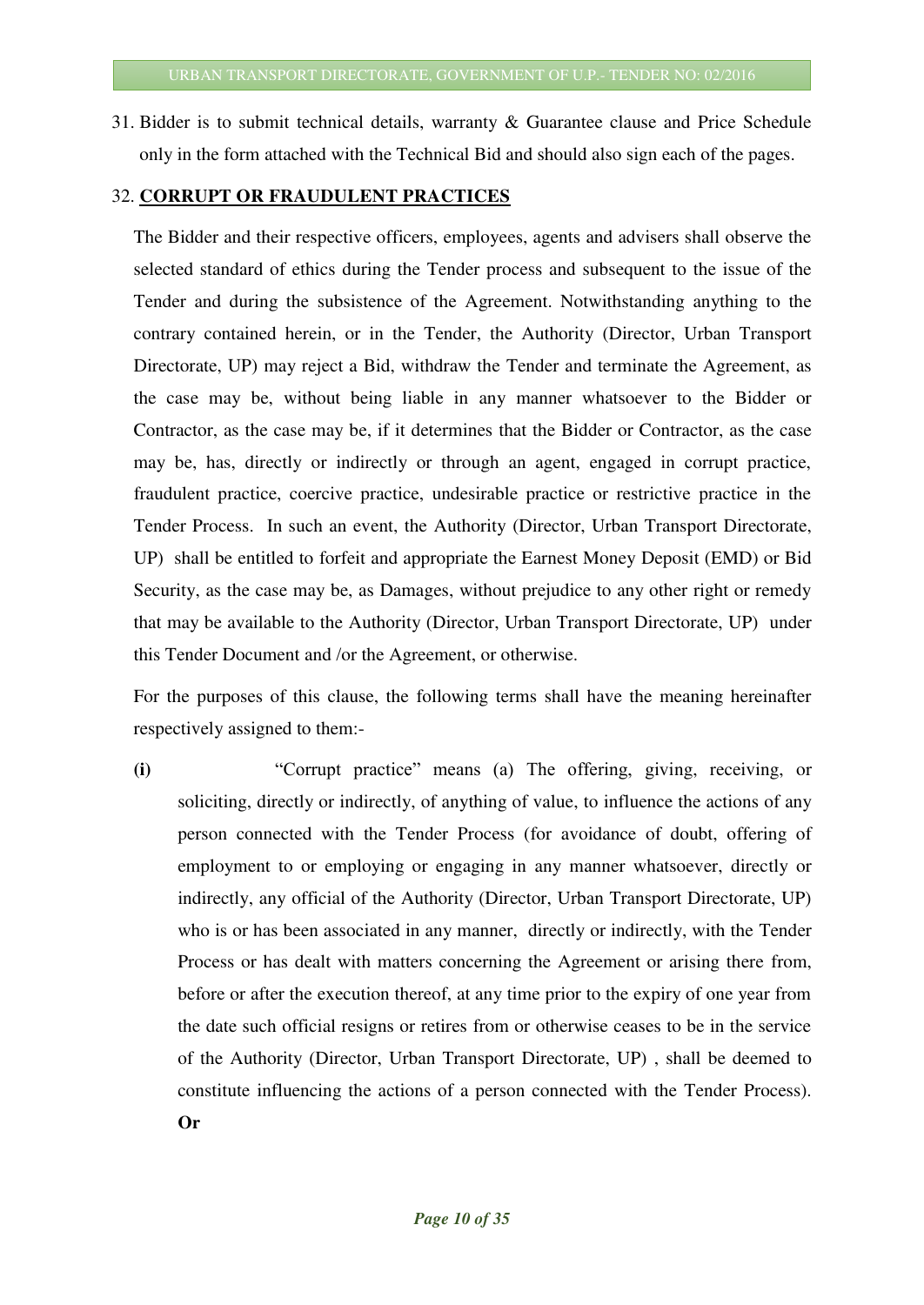- **(ii)** Engaging in any manner whatsoever, whether during the Tender Process after the execution of the Agreement, as the case may be, any person in respect of any matter relating to the Tender or Agreement, who at any time has been or is a legal, financial or technical adviser of the Authority (Director, Urban Transport Directorate, UP) in relation to any matter concerning the procurement process.
- **(iii)** "Fraudulent Practice" means a misrepresentation or omission of facts or suppression of facts or disclosure of incomplete facts, in order to influence the Tender Process.
- **(iv)** "Coercive Practice" means impairing or harming or threatening to impair or harm, directly or indirectly, any person or properly to influence any person's participation or action in the Tender Process.
- **(v)** "Undesirable practice" means (i) establishing contact with any person connected with or employed or engaged by the Authority (Director, Urban Transport Directorate, UP) with the objective of canvassing, lobbying or in any manner influencing or attempting to influence the Tender Process, or (ii) having a Conflict of Interest, and
- **(vi)** "Restrictive practice" means forming a cartel or arriving at any understanding or arrangement among Bidders with the objective of restricting or manipulating a full and fair competition in the Tender Process.
- 33. The Bidder shall submit an affidavit as per **Annexure-3**, that the firm bidding or their representatives have not been:-
	- (a) Convicted of a cognizable offence by any Court of law with imprisonment for a term exceeding one year, or
	- (b) Penalized rupees one crore or more for violation of the provisions of the Foreign Exchange Regulation Act, 1973 (46 of 1973) (since repealed) or the Foreign Exchange Management Act, 1999 (42 of 1999), or
	- (c) Detained under the National Security Act, 1980 (65 of 1980) or the Narcotic Drugs and Psychotropic Substances Act, 1985 (61 of 1985), or
	- (d) Adjudged guilty by the Stock Exchange Board of India or any other such Financial Regulatory Boards or Tribunals or Agencies, or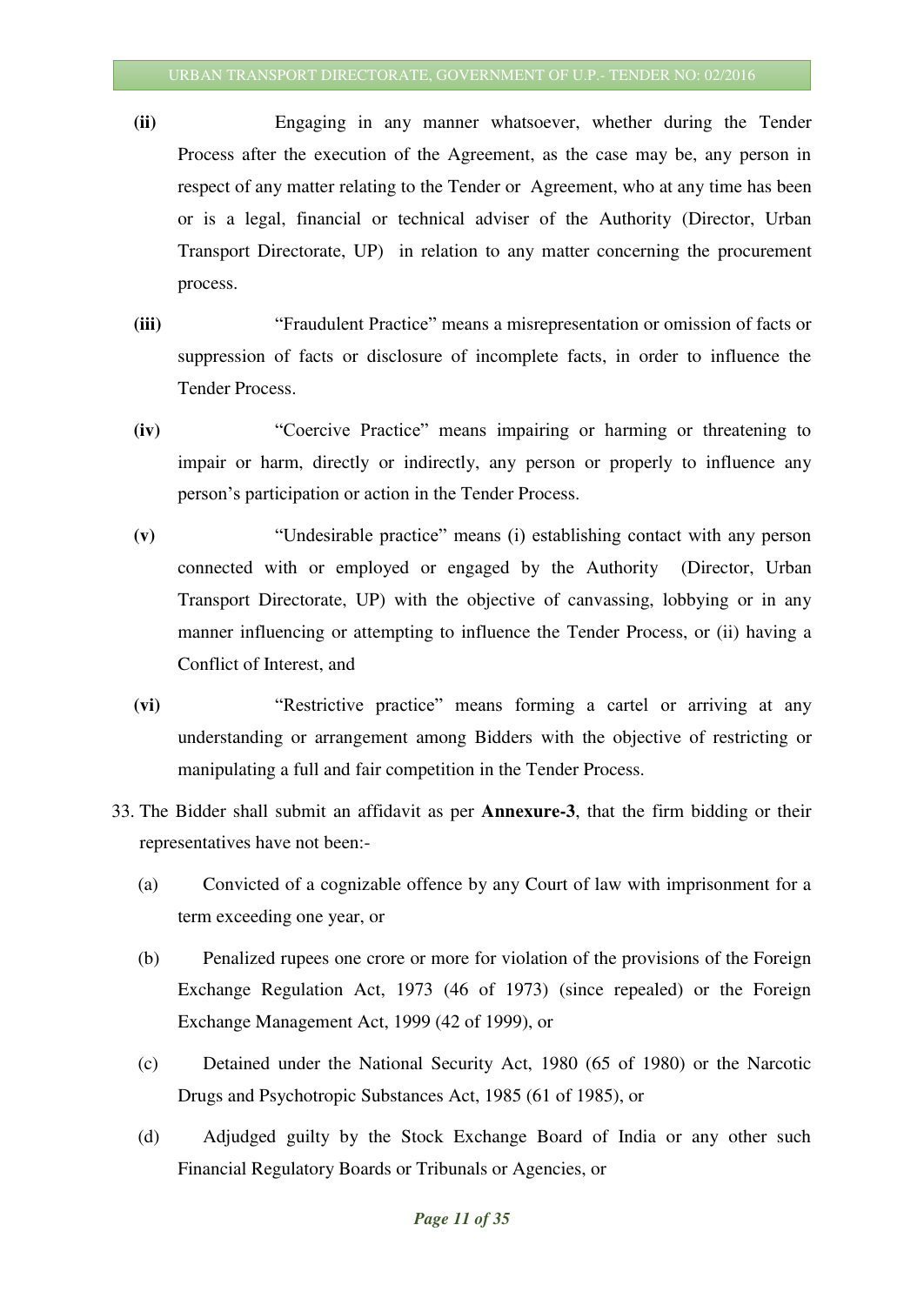- (e) Found to be associated in any manner with an organized crime syndicate or its associate or with any Association declared unlawful under the Unlawful Activities (Prevention) Act, 1967 (37 of 1967) or any other law for the time being in force, or
- (f) Found to be connected with activities prejudicial to the National Security, is not considered for selection as vendor for supply of tendered items.

#### **34. DISQUALIFICATIONS**

Even though the Bidder meets the pre-qualifying Criteria, they could be disqualified if they have:-

- 34.1 Made misleading or false representations in the forms, statements and attachments submitted in proof of the qualification requirements.
- 34.2 If it is found that Bidder's any previous contract anywhere was cancelled for his default in last three years.
- 34.3 Failed to provide any clarifications related thereto.
- 34.4 Where the Bidder has already submitted the Tender Document and is a member of an entity which has already submitted the technical bid/Tender document or vice versa.
- 34.5 If any member of an Entity is replaced or withdraws, except without prior written permission of Urban Transport Directorate, UP at any stage.
- 34.6 If any such information which would have entitled Urban Transport Directorate, UP to reject or disqualify the Bidder, becomes known after the bidder has been prequalified. Urban Transport Directorate, UP reserves the right to cancel the prequalification of the Bidder at any later stage, without assigning any reason thereof.
- 34.7 Where the applicant is a Joint Venture/ Partnership firm or an entity of similar nature, Urban Transport Directorate, UP may disqualify the entity for any of the reasons set out above, even if it applies in respect of only one member of the Entity.
- 34.8 Bidder who canvass or attempt to influence the pre/post-qualification or selection process shall necessarily be disqualified from the process at any stage.
- 34.9 Any entity which has been barred by Government of India/any State Government or any of its agencies from participating in tendering or otherwise and the bar subsists as on the technical bid submission date, would not be eligible to submit any technical bid document. Any Bidder who has earlier defaulted in payment to Urban Transport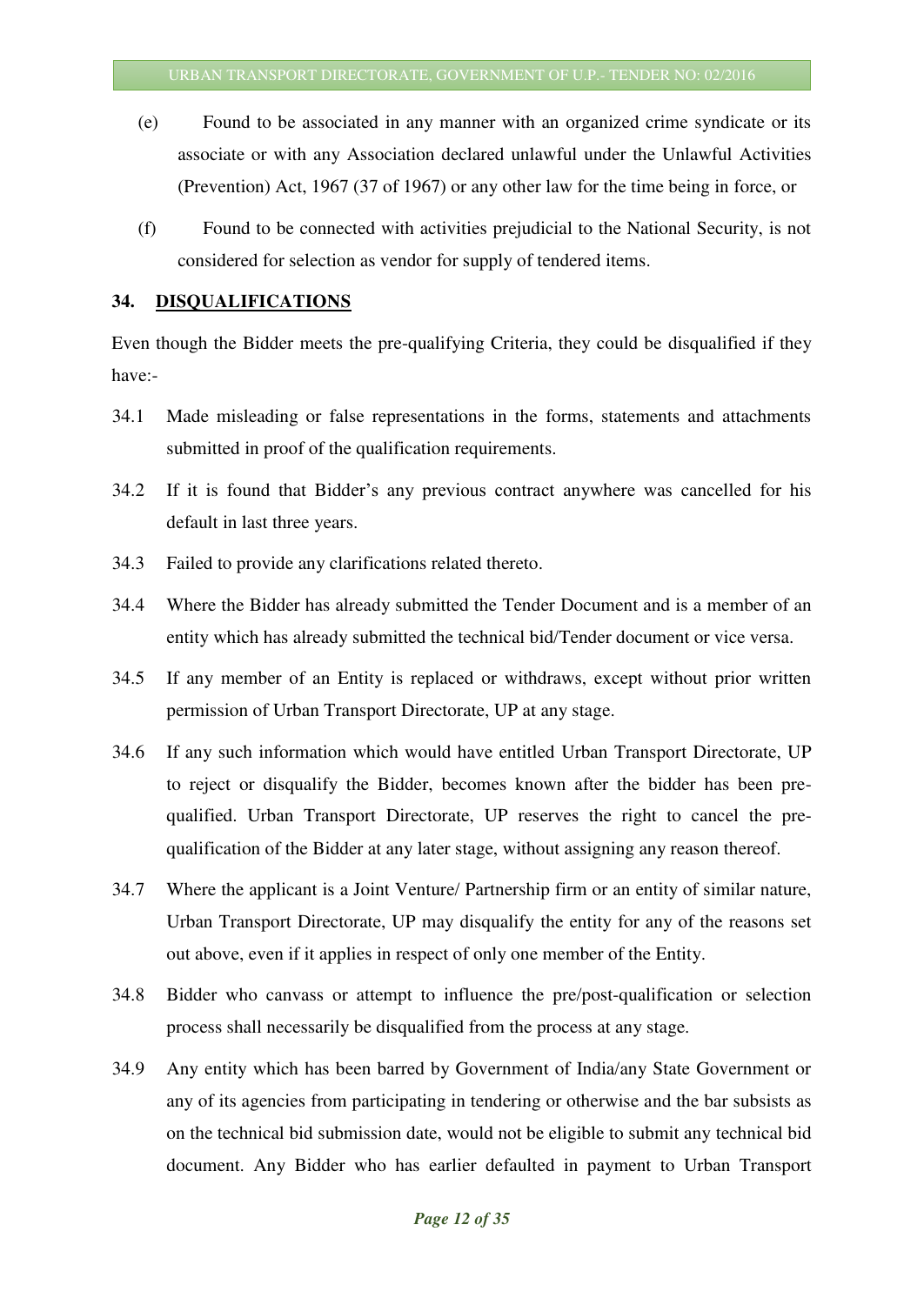Directorate, UP shall not be eligible to participate in process. A notarized affidavit to this effect shall have to be furnished by all Tenderer irrespective of their legal status.

- 34.10 Along with technical bids, bidders have to mandatorily proof documents certificate ARAI approvals, photograph and others as required/mentioned in Pre-provide hard copies of Qualification Questionnaire otherwise such bids may be disqualified.
- 35. Tyres fitted in chassis at the time of supply should not be more than 1 months old from date of supply of bus.
- 36. The Bidder has to provide guarantee for bus body and other body materials for a period of five years or 4 lakh kms whichever is later from the date of commissioning of the bus.
- 37. Bidder shall furnish the information and proof of past supplies and their satisfactory performance to Govt. Departments/ STU's.

## 38. **TECHNICAL SPECIFICATIONS FOR AMC (ANNUAL MAINTENANCE CONTRACT)**

- 38.1 The Bidder shall have to develop workshop facilities in all locations comprising to provide annual maintenance contract of the Bus during a minimum period of 5 years or 4,00,000 KMs, whichever is later including standard warranty period by bus manufacturer.
- 38.2 After the successful supply and commissioning of the Bus, the bidder shall provide maintenance and after sales service support for trouble free service on single point in each location during a minimum period of 5 years or 4,00,000 KMs whichever is later.
- 38.3 The Contractor shall be required to submit their comprehensive AMC offer for maintenance of bus up to 5 years or 4,00,000 KMs whichever is later for complete bus system inclusive of consumables, spare-parts, replacement of assemblies/subassemblies, systems etc. taking into account preventive/docking maintenance, normal wear & tear, major repairs/over hauling and break downs as well as limited accidental repairs (mechanical  $\&$  body) up to 25,000/-, broken lights, repairing of lighting system and routine body repairs etc. inclusive of labour cost to ensure 98% availability on daily basis during first two years of AMC period and 97 % during remaining period of AMC. In case the bus is not made available for operation within one hour of the scheduled departure time as per the route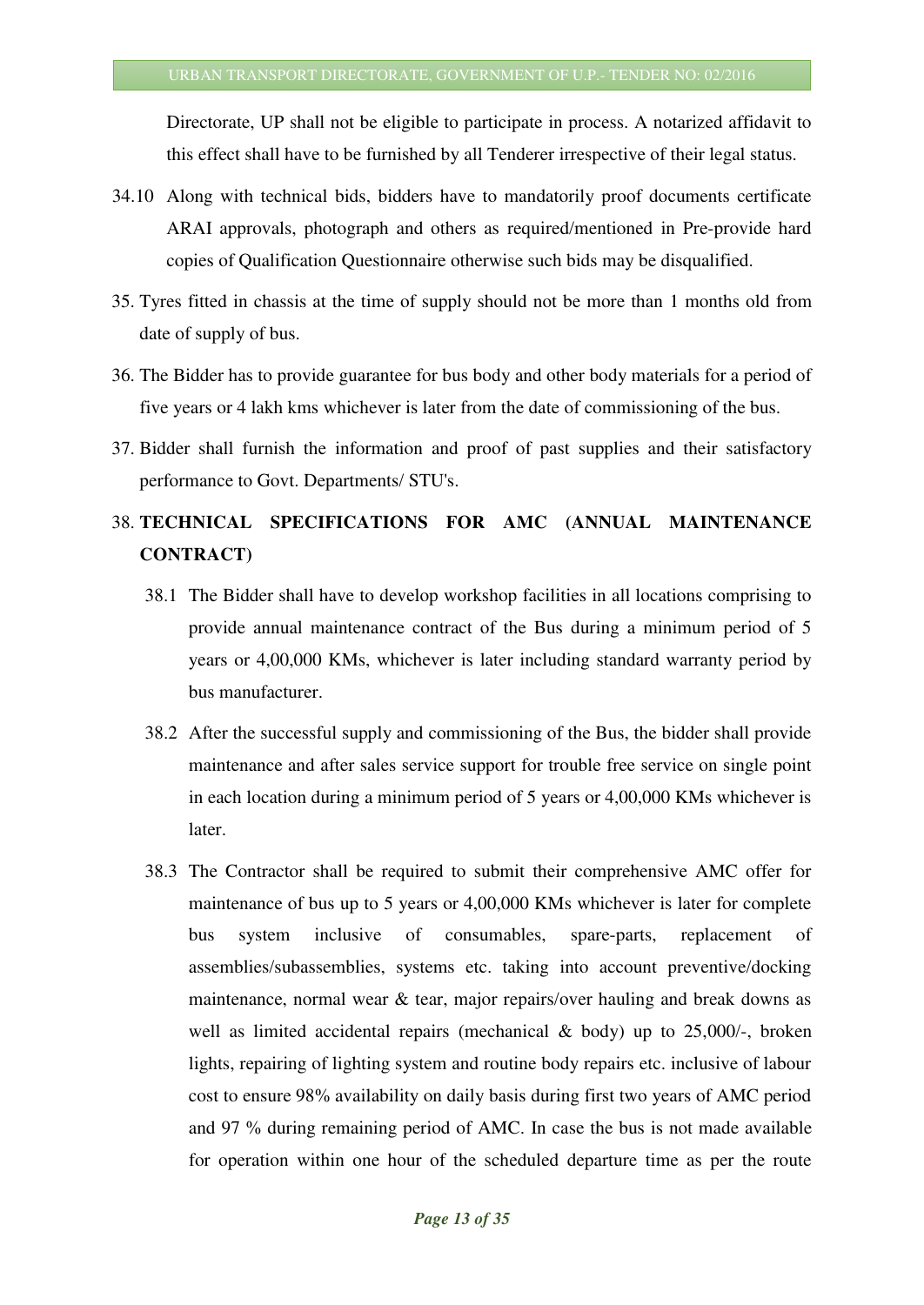Chart of the Bus, the Contractor would be liable for a penalty to be calculated with the assumption that the bus would have plied minimum 200 kilometre in a day. This per day vehicle utilization of 200 would be multiplied with the average earning per kilometre and the amount so arrived would be fastened as penalty on the Contractor.

- 38.4 The Contractor shall be responsible for insurance of buses, statutory compliances required to establish workshop, compliances towards labour laws, compliances towards minimum wages act, compliances towards Motor Transport workers Act 1961 and any other requirement under Law of the land.
- 38.5 Each bus shall be under standard warranty offered by the bus manufacturer. Under AMC, during warranty period, the Contractor shall charge for providing comprehensive maintenance of the Bus, excluding servicing/spares-parts/ consumables/labour cost etc. covered in warranty.
- 38.6 Minimum reasonable & justifiable rates including all taxes along with service taxes, if any on per Km. basis on year wise basis shall have to be quoted for the Bus for Annual Maintenance Contract (on account of comprehensive labour and consumables).

#### **39. SETTLEMENT OF DISPUTE AND ARBITRATION-**

#### **Amicable Resolution**

- 39.1 Save where expressly stated otherwise in this Contract, any dispute, difference or controversy of whatever nature howsoever arising under, out of or in relation to this Contract between the Parties and so notified in writing by either Party to the other in the first instance shall be attempted to be resolved amicably by the Parties and failing such the same shall be resolved in accordance with the procedure set forth here below.
- 39.2 Either Party may require the Dispute to be referred to The Secretary, Urban Development Govt. of U.P. for amicable settlement. Upon such reference, both the Parties and the Secretary or his nominee shall meet at the earliest mutual convenience and in any event within 7 (seven) days of such reference to discuss and attempt to amicably resolve the Dispute. If the Dispute is not amicably resolved within 7 (seven) days of such meeting, either Party may refer the Dispute to arbitration in accordance with the provisions given below.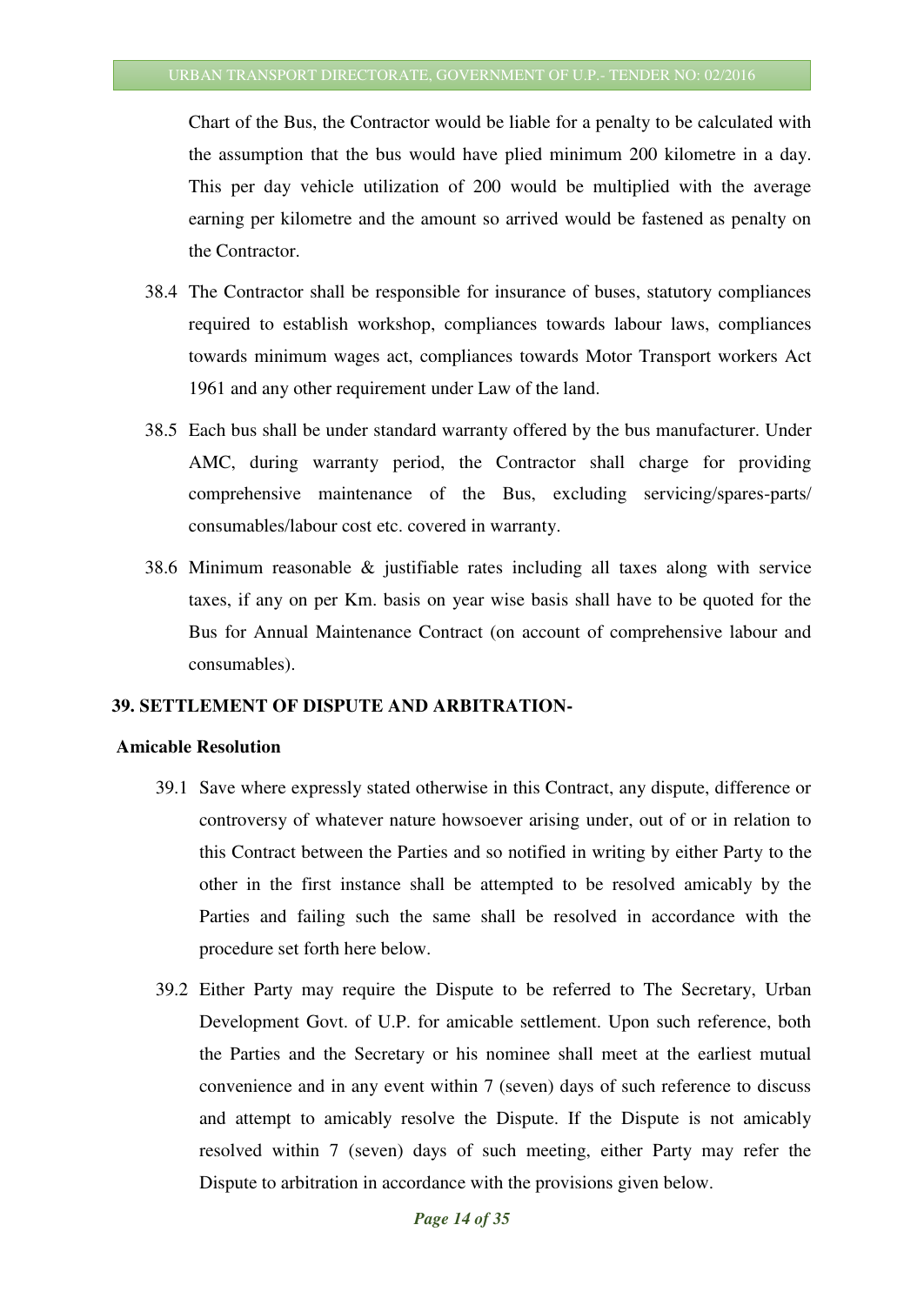#### **40. Arbitration-**

- 40.1 Any Dispute which is not resolved amicably, as provided, shall be finally settled by binding arbitration under the Arbitration and Conciliation Act, 1996.
- 40.2 **Place of Arbitration** The place of arbitration shall be Lucknow.
- 40.3 **Language** The request for arbitration, the answer to the request, and the terms of reference, any written submissions, any orders and rulings shall be in English or Hindi and, if oral hearings take place, English or Hindi shall be the language to be used in the hearings.
- 40.4 **Procedure** The procedure to be followed in the arbitration by the Arbitral Tribunal shall be in accordance with the Arbitration & Conciliation Act, 1996 and as may be decided by the Arbitral Tribunal. The arbitrator shall be appointed by Secretary Urban Development, Government of Uttar Pradesh.
- 40.5 **Enforcement of Award** Any decision or award resulting from arbitration shall be final and binding upon the Parties. The parties hereto hereby waive, to the extent permitted by Law, any rights to appeal or to review of such award by any Court or Tribunal. The Parties here to agree that the arbitral award may be enforced against the Parties to the arbitration proceedings or their assets wherever they may be found and that a judgment upon the arbitral award may be entered in any Court having jurisdiction thereof.
- 40.6 **Fees and Expenses** The fees and expenses of the arbitrator and all other expenses of the arbitration shall be initially borne and paid by the Bidder.
- 40.7 **Performance during Arbitration** Pending the submission of and / or decision on a dispute difference or claim or until the arbitral award is published the parties shall continue to perform all of their obligations under this Contract without prejudice to a final adjustment in accordance with such award.

#### **41. SECRECY**

41.1 Any information obtained in the course of the execution of the contract by the Contractor/Bidder, his servants or agents or any person so employed, as to any matter whatsoever, which would or might be directly or indirectly, of use to any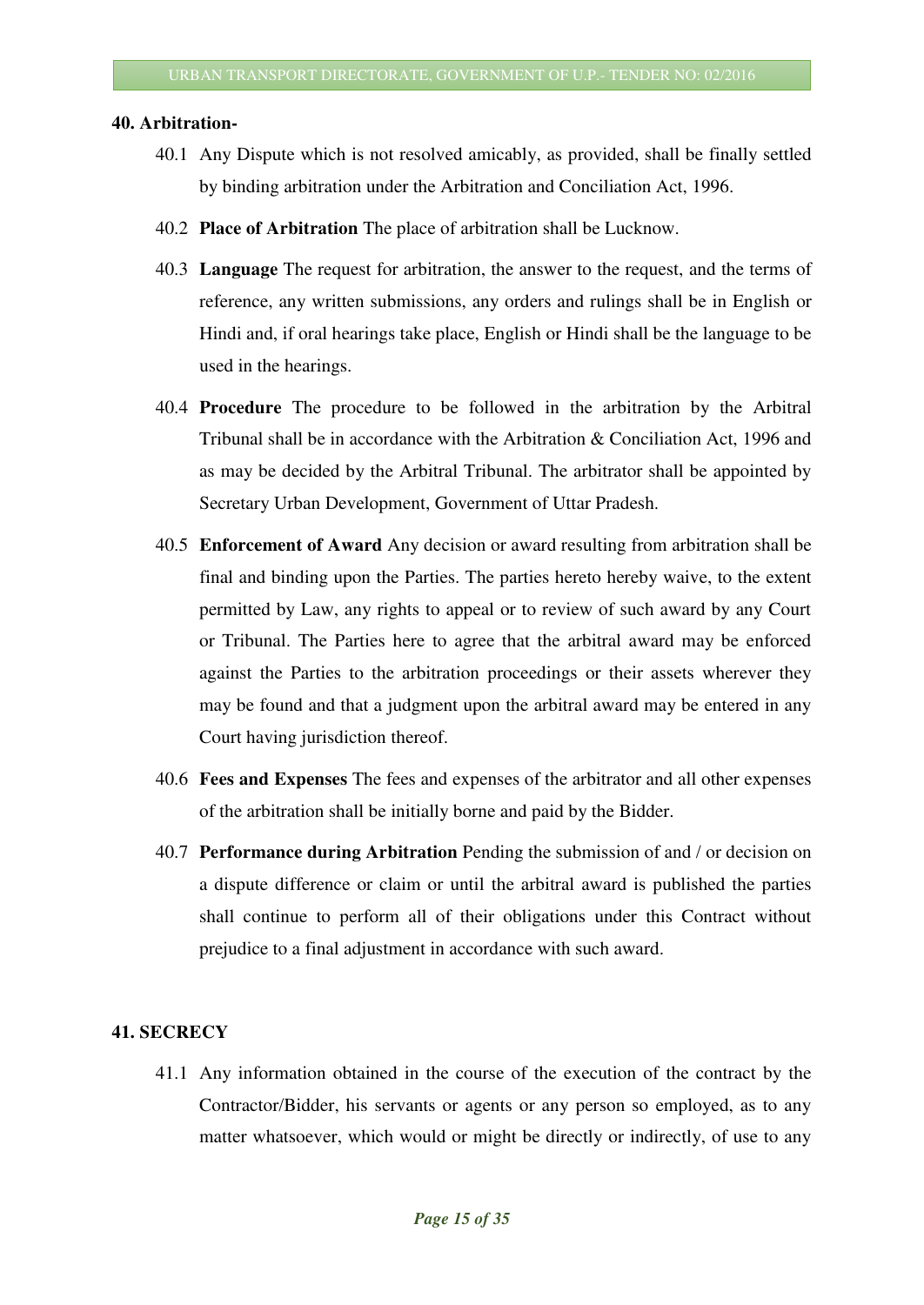enemy of India, must be treated secret and shall not at any time be communicated to any person.

41.2 Any breach of the aforesaid conditions shall entitle the Purchaser to cancel the contract and to purchase or authorize the purchase of the Bus at the risk and cost of the Contractor/Bidder, as applicable.

#### **42. WARRANTY**

- 42.1 The Contractor/Bidder will be responsible for any defect or failure of Bus or equipment provided in these Bus due to defective design, material or workmanship, for operation of Bus as per standard warranty offered by the bus manufacturer applicable for each bus.
- 42.2 The Contractor/Bidder will ensure to supply the spare parts during the warranty/post warranty period and till the life cycle of the Bus.

#### **43. INSPECTION OF BUS AT DESTINATION STATION**

On receipt of the Bus at the place of delivery, the Bus shall be jointly inspected by the Contractor/Bidder and the Purchaser for completeness and satisfactory condition of all equipment/components. Damages, defects and deficiencies, occurred during the transportation of the Bus to the destination, if any shall be noted and the Contractor/Bidder shall be initiated for immediate rectifications. However, inspection of the individual bus shall be carried out by an authorized team / person at the supplier manufacturing unit before the dispatch of each bus and the Bus should be dispatched to the destination on obtaining satisfactory Inspection report from the Purchaser.

#### **44. REMOVAL OF REJECTED BUS**

On rejection of any bus, during the inspection or assessment of performance during testing and commissioning at a place other than the premises of the Contractor/Bidder, such Bus shall be removed by the Contractor/Bidder at his own cost within two weeks from the date of intimation of such rejection.

#### **45. PAYMENT TERMS**

Payment shall be made subject to recoveries, if any, by way of liquidated damages or any other charges, deductions or adjustments as per terms & conditions of contract in the following manner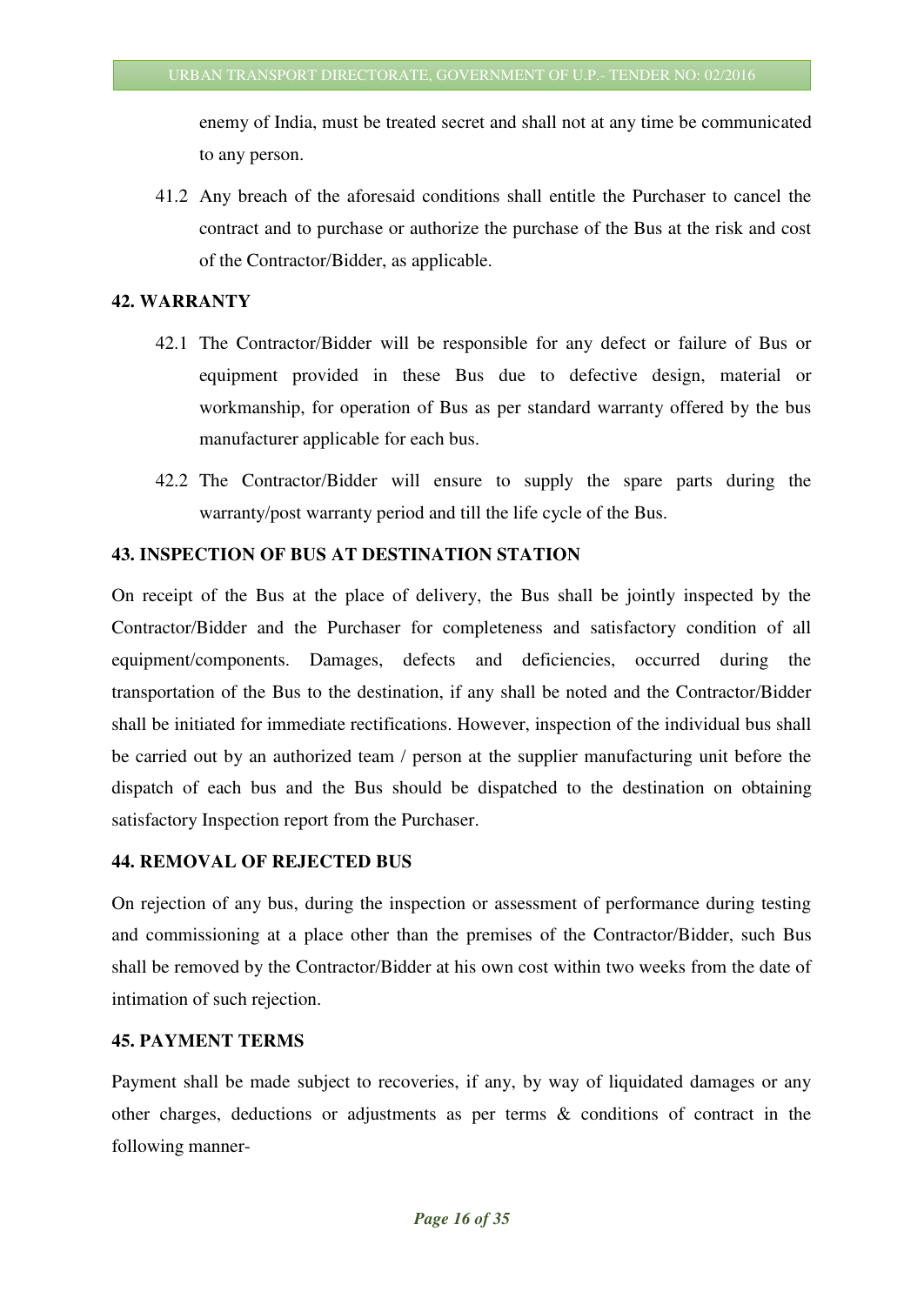• Payment on delivery of Bus: 100% of the total value of the order at time of delivery of the vehicles in satisfactory condition preferably within 60 days from date of delivery. Howsoever, Director, Urban Transport, Directorate is entitled, empowered and authorised to defer the payment.

#### **46. SERVICE MANUALS AND SPARE PARTS CATALOGUES**

Detailed Maintenance & Service Manuals, Spare Parts Catalogues, Price List etc., shall have to be provided along with the Bus free of cost.

SINGNATURE OF BIDDER

(WITH STAMP)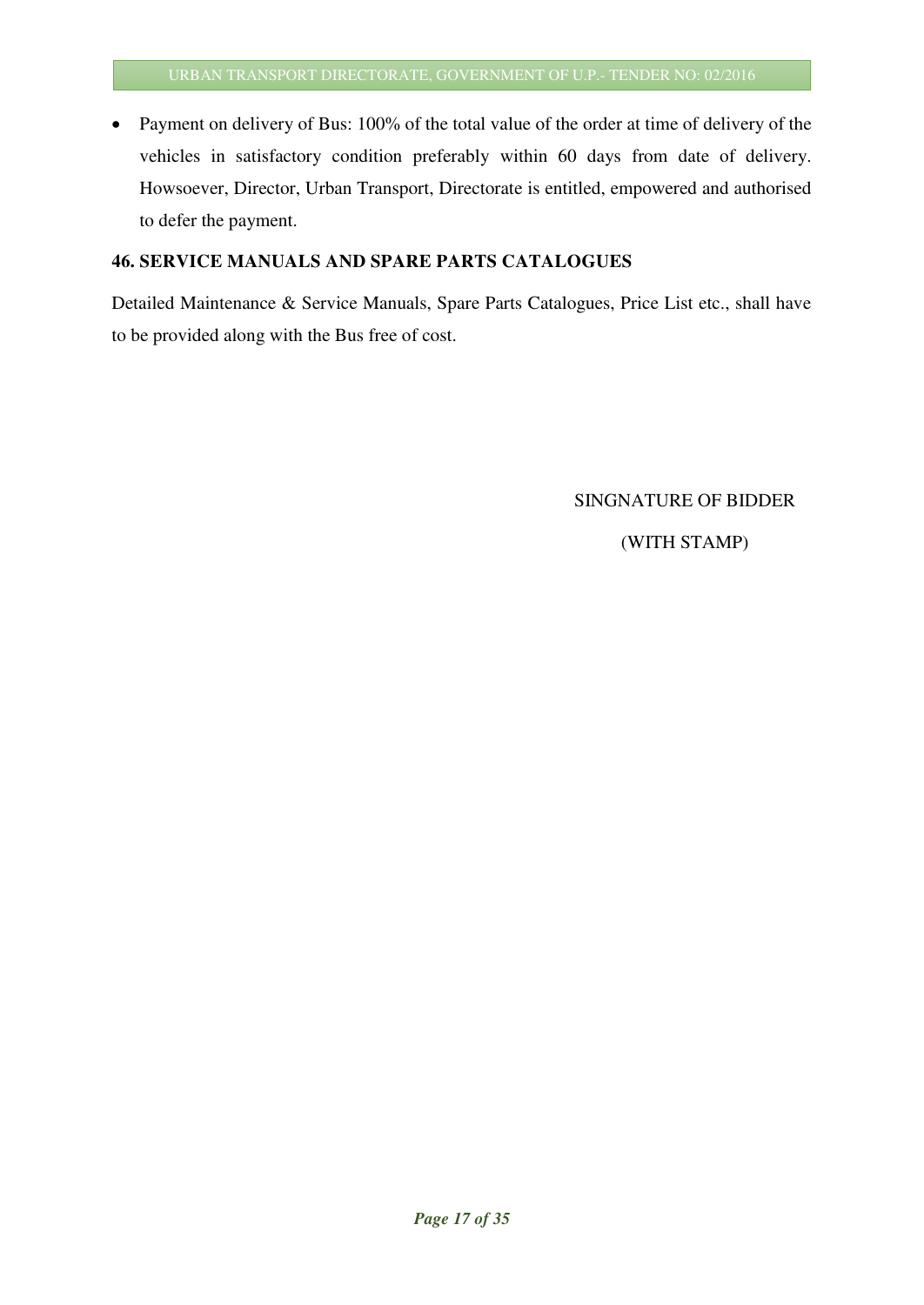## **TECHNICAL SPECIFICATION FOR MINI/MIDI FULLY BUILT ORDINARY CNG/DIESEL BUS**

- a. **STRUCTURE**: Bus Body structure should be fabricated with GI tubular Pipes. As per bus code AIS 052 (Revised up to date)
- b. **Flooring**: Flooring of the bus has to be of minimum 3.15 mm Aluminium Chequered sheet having anti-skid design. As per bus code AIS 052 (Revised up to date)
- c. **Paint** Only PU PAINT/ METALLIC PAINT shall be used. Colour scheme shall be approved by Urban Transport Directorate separately. Exterior, Interior colour schemes as required is to be painted and logo/ graphics design will be intimated to the successful Bidder. It will be responsibility of Bidder to take instructions from Directorate for such details. The Bidder shall provide the intimation on the seats for reservation for physically handicapped persons, ladies, senior citizens, other statutory information as per Directorate requirements and also the bidder has to provide necessary signage as per bus code AIS 052 (Revised up to date)
- d. **Panelling** Interior, Exterior and Roof Panelling: Interior Panelling has to be done by PVC Laminated GI Sheet of 0.6mm thickness conforming to AIS 052 Bus code. In exterior Panelling Skirt panelling is to be done by 2.64mm (12gauge) Aluminium sheet & Stretch Panelling is to be done by 22 gauge GI Sheet. Roof Panelling is to be done by 18 gauge Aluminium sheet.
- e. **Wind Screen glass** As per Bus Code AIS 052 (Revised up to date) specification. Wind screen glass should be single pcs.
- f. **Window Glass** As per Bus Code AIS 052 (Revised up to date) specification.
- g. **Passenger Seats** The seat sets provided should conform to AIS 052 specification conforming to NDX Type-II, AIS 052 Bus Code. The PVC leather cloth of such passenger seats should be of coffee colour and should be RDSO Grade-I Type, (CG-07).
- h. **Bumper**  As per Bus Code AIS 052 (Revised up to date) specification.
- i. **PVC Cable** As per Bus Code AIS 052 (Revised up to date) specification.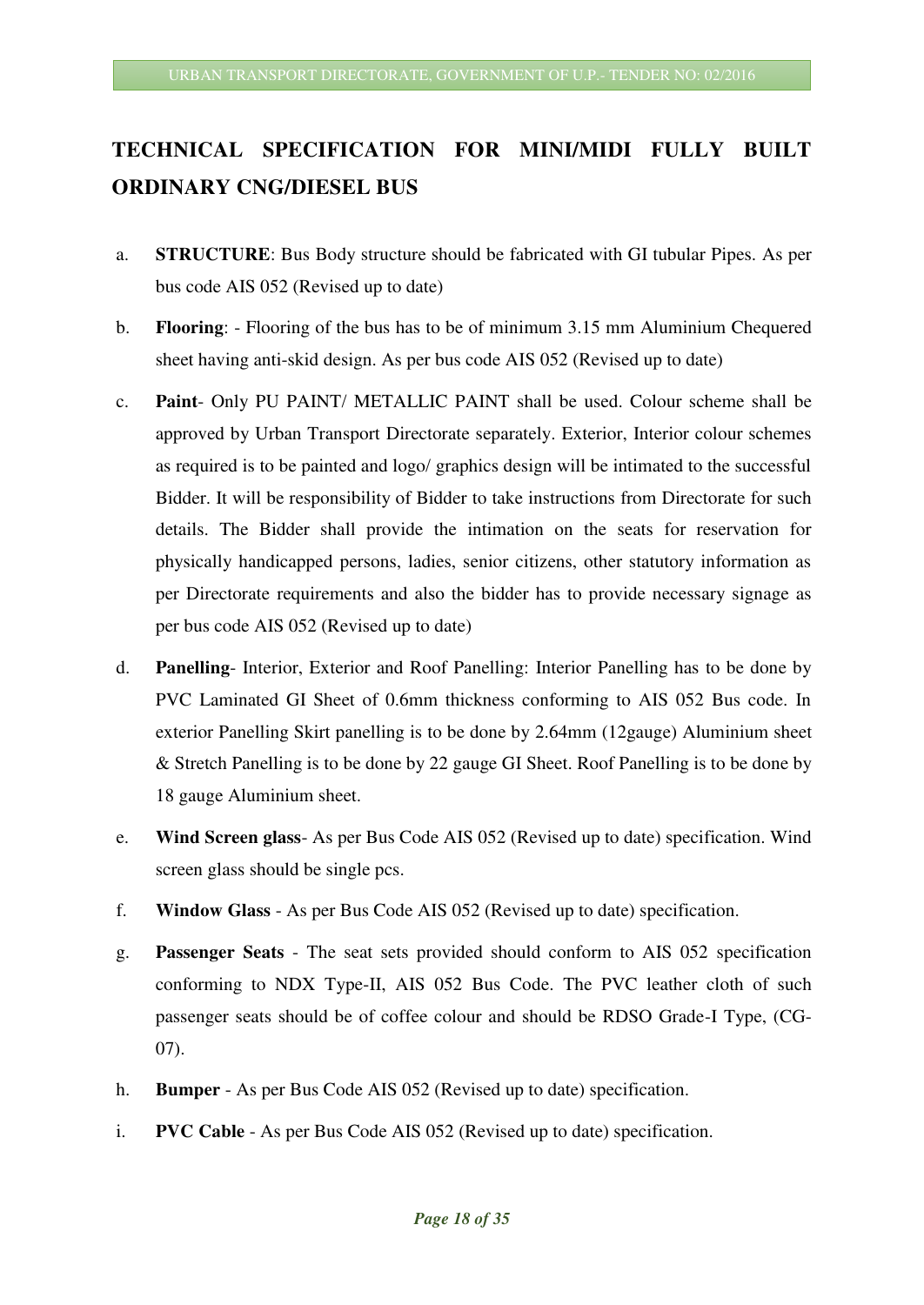- j. **Head light, Blinker, Horns, Wiper Motor, Back light, rear view Mirror, wiper, Blade Arms, Flasher, Wiring, Cables, Battery, Indicators etc** - As per Bus Code AIS 052 (Revised up to date) specification.
- k. All Dimensions of the Bus have to conform to Bus Code AIS 052 (Revised up to date)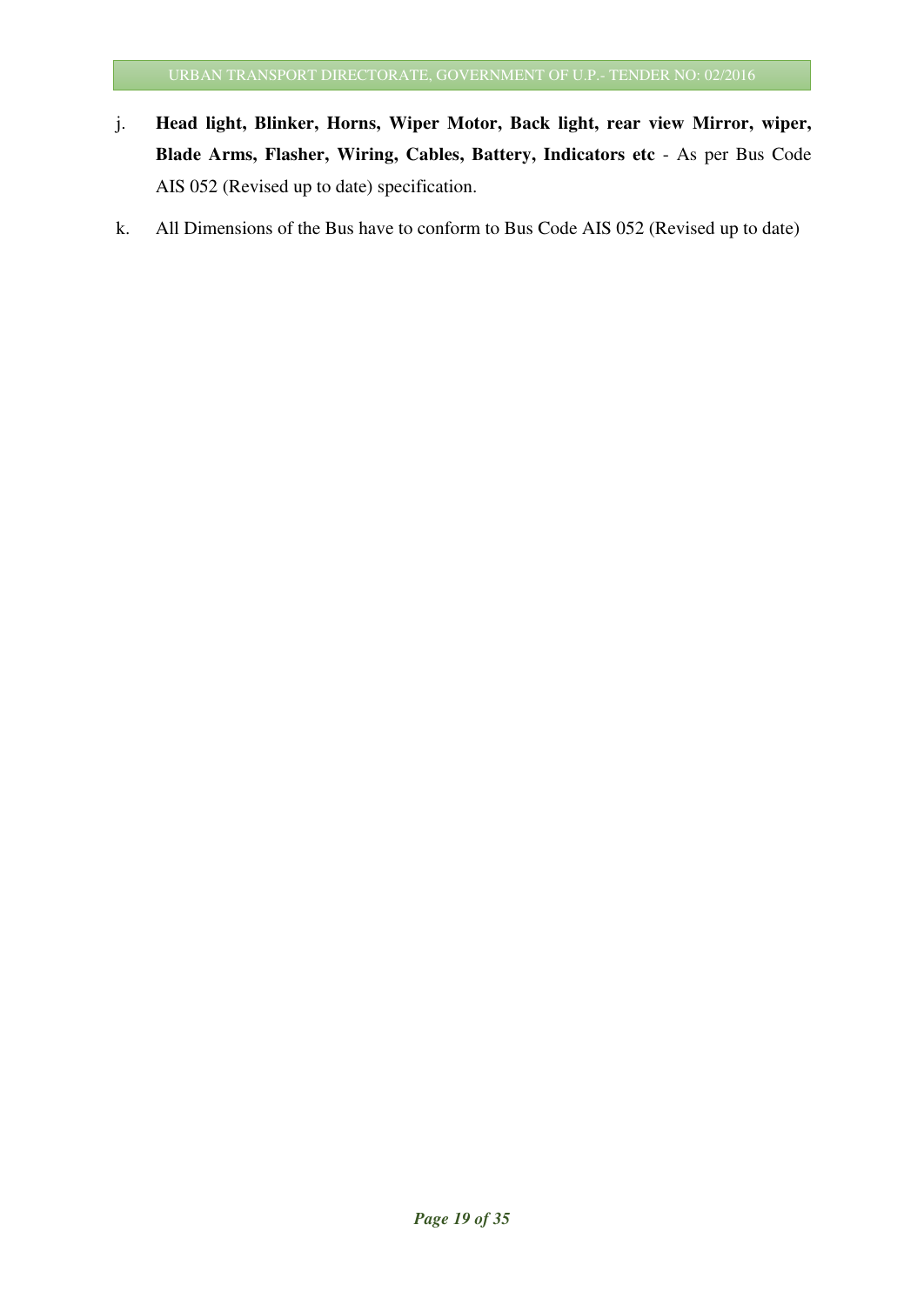#### **BILL OF QUANTITY (BOQ)**

#### **Bill of Quantity of Tender Ordinary Mini/Midi Fully Built Bus with CNG/DIESEL engine:**

**Last date for submission of Tender Form is Dt.………….2016 at 17.00 hrs.** 

**Date of opening of Technical bid is Dt.…………...2016 at 16.00 hrs.** 

#### **TECHNICAL BID & FINANCIAL BID FOR**

| <b>Particulars</b>                                                                          | Quantity |
|---------------------------------------------------------------------------------------------|----------|
| Ordinary, non-air-conditioned, Mini/Midi, Fully Built Buses, driven on                      |          |
| CNG/DIESEL as fuel, capable of operating smoothly up to around $50^{\circ}$ C               |          |
| ambient temperature. These buses are to be fully equipped with 287 Nos.                     |          |
| VTS/ITMS/Camera connections for recording inside the bus along with $(176 \text{ CNG} \& )$ |          |
| digital destination Board on front & rear and inside of the bus as specified in   111       |          |
| Urban Bus Specification-2 & Confirming to AIS-052 Bus Code or any other $\vert$ DIESEL)     |          |
| subsequent specifications and revised standards for Urban Buses. All the                    |          |
| buses with BS-IV specifications have to be in line with UBS-II.                             |          |

#### **TECHNICAL**

- 1- **Emission Norms**: BHARAT Stage IV/Latest.
- 2- **Length**: As defined in AIS -052
- 3- **Braking System**: As per Urban Bus Specification- 2
- 5- Fully equipped with VTS/ITMS/Camera for recording inside the bus along with digital destination Board on front & rear and inside of the bus as per Urban Bus Specification-2.
- 6- All Chassis should be with all standard fitment including compulsory items such as Easy Ride Seat, Seven Wheels with Tyre assembly with Spare Wheel carrier, Tool kit comprises of Hydraulic Jack, Wheel Brace, Tommy bar etc.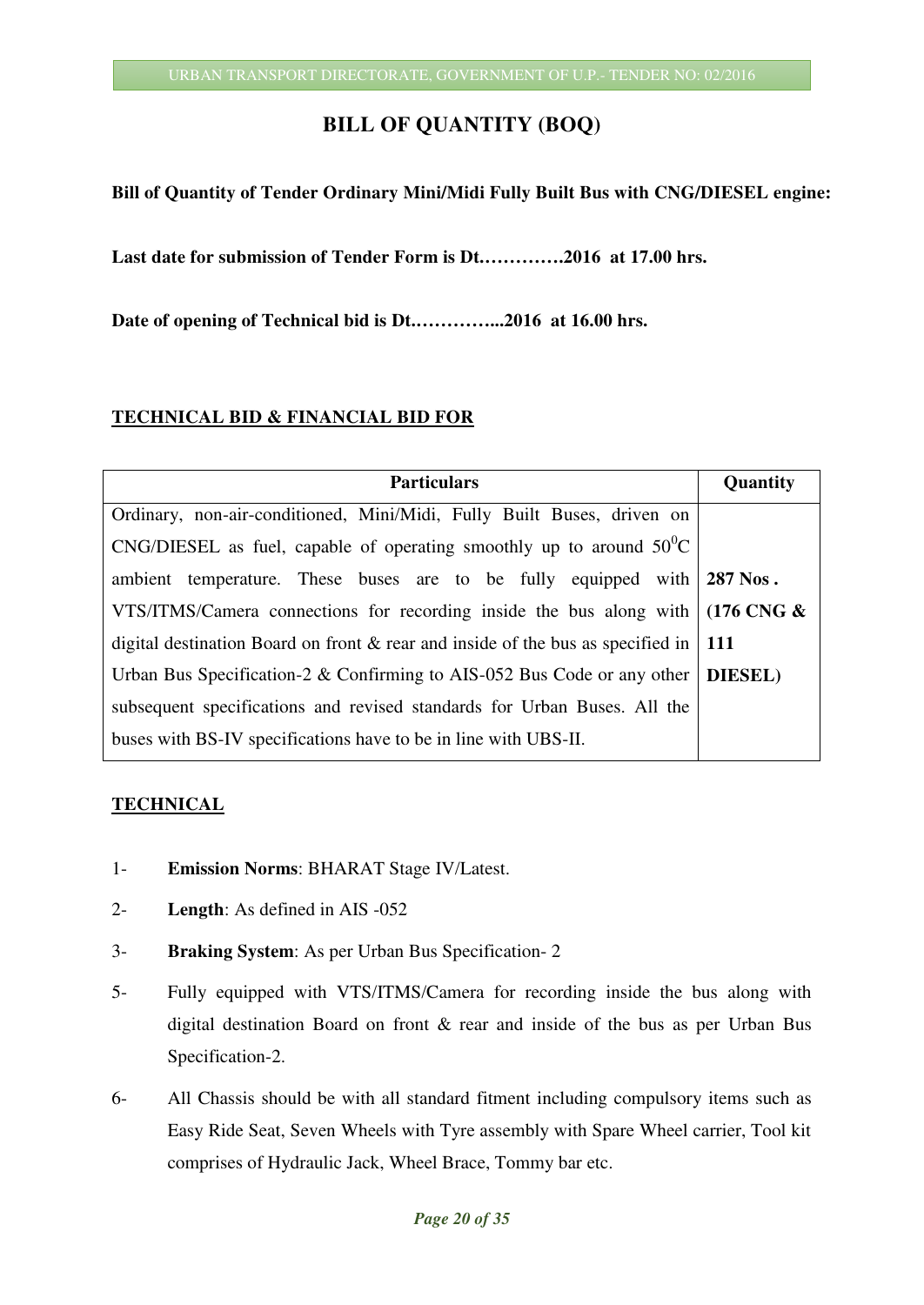7- All chassis offered should be having seating layout in conformity with specification as per Bus Code AIS 052 (Revised up to date).

## **SINGNATURE OF BIDDER (WITH STAMP)**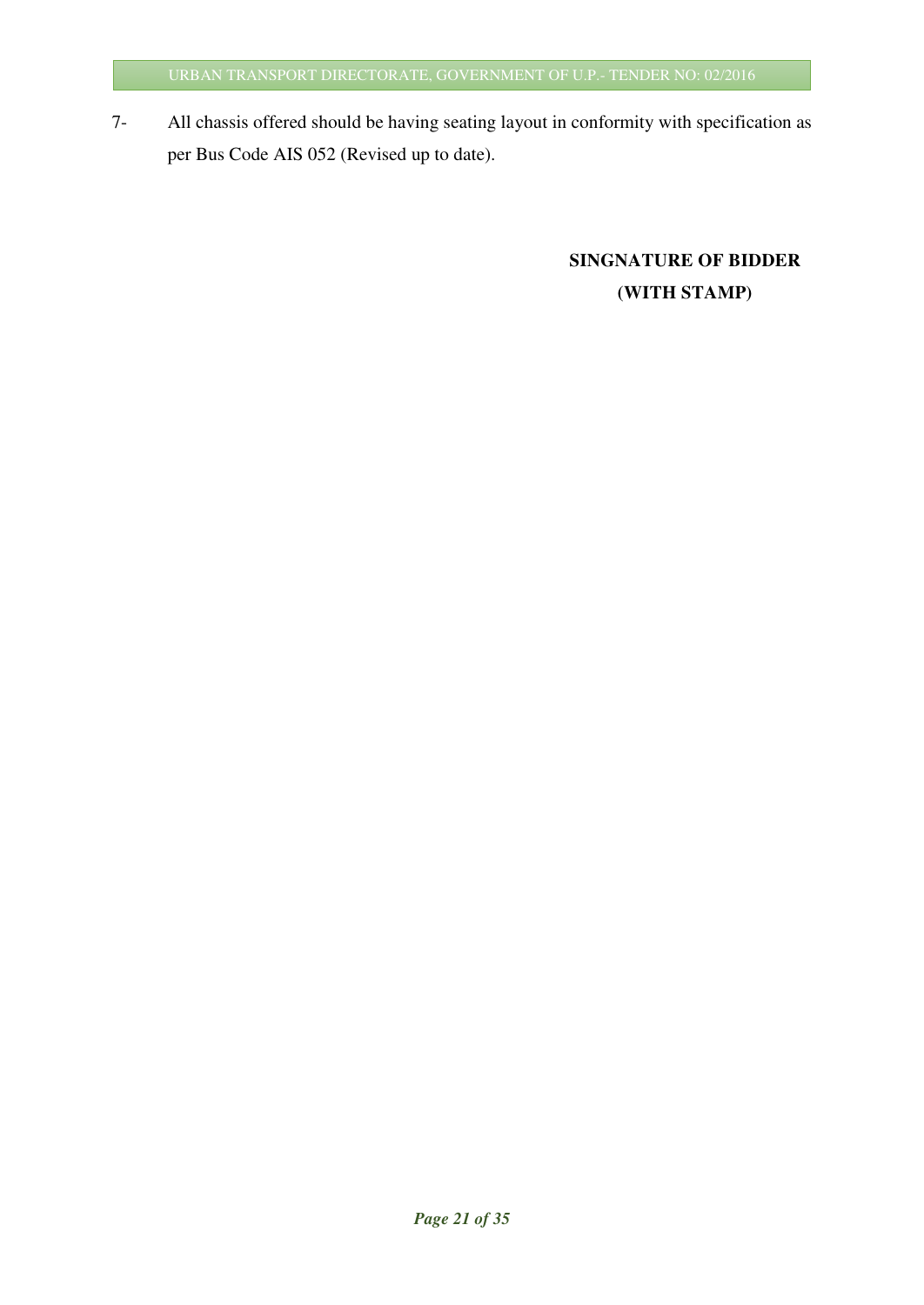#### **ANNEXURE-1A**

## **TECHNICAL SPECIFICATION OF MINI/MIDI FULLY BUILT ORDINARY BUSES CNG/DIESEL**

#### *(PLEASE QUOTE SEPARATELY FOR ALL 4 TYPES OF BUSES)*

| Description             | <b>BHARAT Stage IV,</b> |
|-------------------------|-------------------------|
| <b>ENGINE</b>           |                         |
| Model                   |                         |
| Type                    |                         |
| Bore/Stroke-mm          |                         |
| No. of Cylinder         |                         |
| Displacement            |                         |
| Max engine output in HP |                         |
| Max. torque             |                         |
| <b>CLUTCH</b>           |                         |
| Model                   |                         |
| Type                    |                         |
| No. of gears            |                         |
| Gear ratio              |                         |
| <b>FRONT AXLE</b>       |                         |
| <b>REAR AXLE</b>        |                         |
| Ratio                   |                         |
| <b>STEERING</b>         |                         |
| Type                    |                         |
| <b>SUSPENSION</b>       |                         |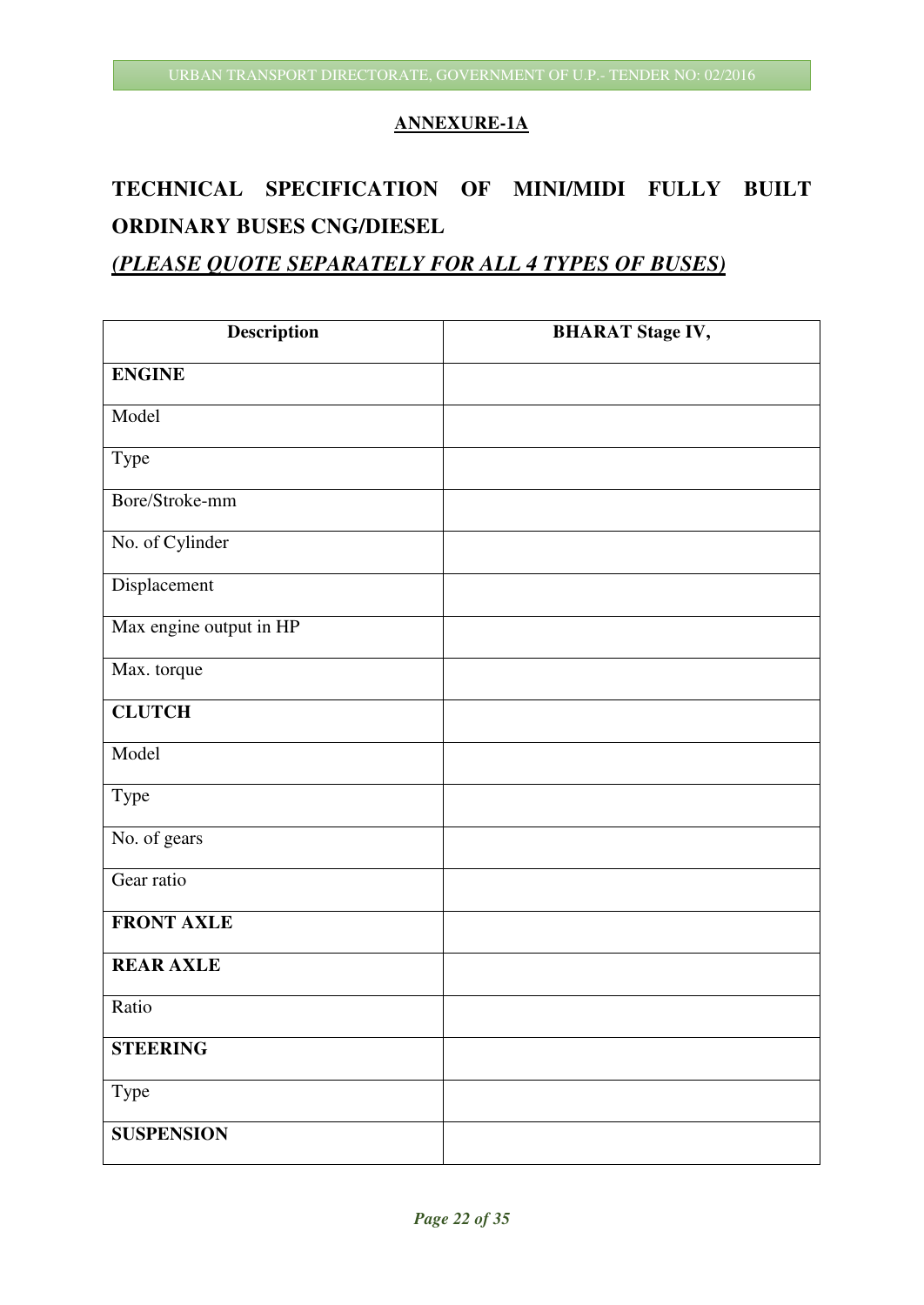| <b>Description</b>                      | <b>BHARAT Stage IV,</b> |
|-----------------------------------------|-------------------------|
| Type                                    |                         |
| Shock absorbers                         |                         |
| <b>BRAKES</b>                           |                         |
| Service brakes                          |                         |
| Parking brake                           |                         |
| Type                                    |                         |
| Engine exhaust brake                    |                         |
| <b>WHEELS &amp; TYRES</b>               |                         |
| Wheels                                  |                         |
| <b>Tyres</b>                            |                         |
| No. of Wheels with spare                |                         |
| <b>ELECTRICAL SYSTEM</b>                |                         |
| System Voltage                          |                         |
| <b>Battery</b>                          |                         |
| <b>FUEL TANK</b>                        |                         |
| Performance                             |                         |
| Geared speed in top gear with rear axle |                         |
| Max. climbing capacity Ist gear with    |                         |
| standard                                |                         |
| gear axle                               |                         |
| Minimum turning circle dia in mm        |                         |
| Minimum turning clearance circle in mm. |                         |
| <b>MAJOR DIMENSION</b> (for Chassis in  |                         |
| mm)                                     |                         |
| Wheelbase                               |                         |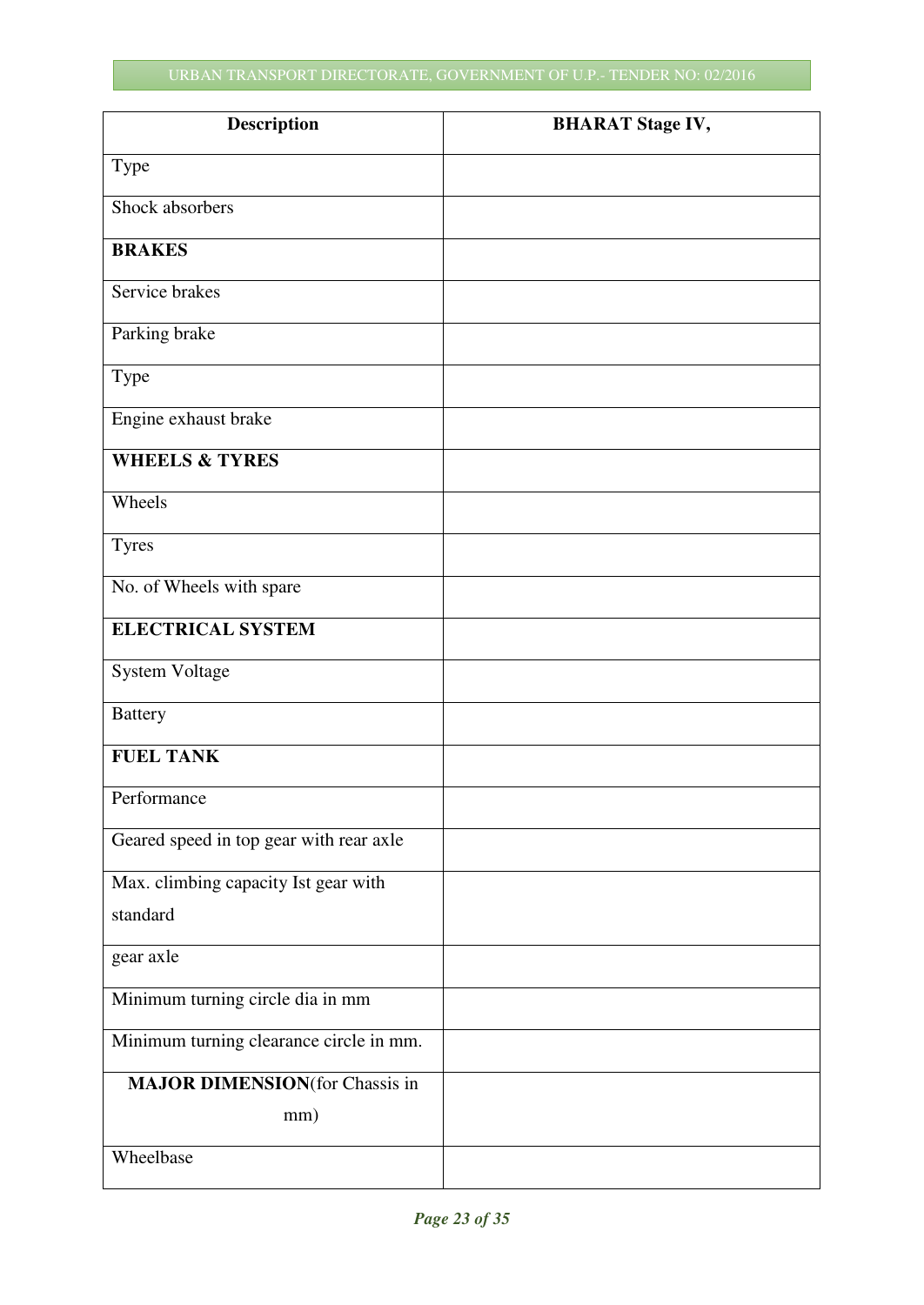#### URBAN TRANSPORT DIRECTORATE, GOVERNMENT OF U.P.- TENDER NO: 02/2016

| <b>Description</b>         | <b>BHARAT Stage IV,</b> |
|----------------------------|-------------------------|
| Front overhang             |                         |
| Rear overhang              |                         |
| Overall length             |                         |
| Front track                |                         |
| Rear track                 |                         |
| Min. ground clearance      |                         |
| Min turning circle radius. |                         |

*Note : Bidder should mention the model of the chassis offered.* 

#### **SINGNATURE OF BIDDER**

**(WITH STAMP)**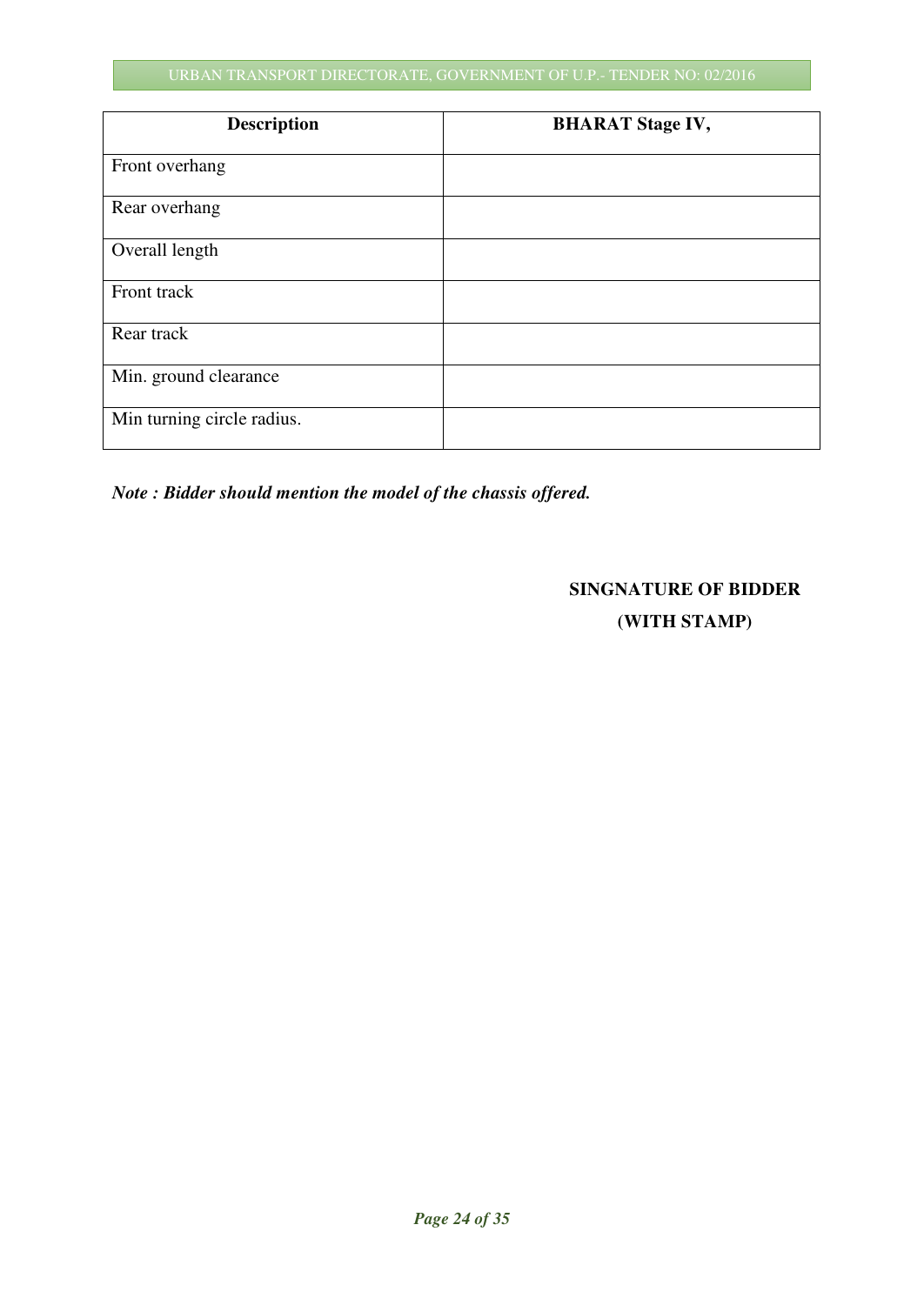#### **ANNEXURE-1B**

## **LIFE GURANTEE/WARRANTY OF THE BUS AGGREGATES ACCEPTED BY VEHICLE MANUFACTURERS FOR TECHNICAL SPECIFICATION OF MINI/MIDI FULLY BUILT ORDINARY BUSES CNG/DIESEL (BS-IV NORMS) OF FULLY BUILT ORDINARY BUSES**

| SI.            | <b>Item</b>     | Guarantee |           | Warranty |           |
|----------------|-----------------|-----------|-----------|----------|-----------|
|                |                 | In kms.   | In months | In kms.  | In months |
| $\mathbf{1}$   | Engine          |           |           |          |           |
| $\overline{2}$ | Oil Filter      |           |           |          |           |
| 3              | Air Filter      |           |           |          |           |
| $\overline{4}$ | Gear Box        |           |           |          |           |
| 5              | Clutch          |           |           |          |           |
| 6              | Front Axle      |           |           |          |           |
| $\overline{7}$ | Rear Axle       |           |           |          |           |
| 8              | Steering        |           |           |          |           |
| 9              | Suspension      |           |           |          |           |
| $10\,$         | <b>Battery</b>  |           |           |          |           |
| 11             | Alternator      |           |           |          |           |
| 12             | Self            |           |           |          |           |
| 13             | Others          |           |           |          |           |
| 14             | <b>Bus Body</b> |           |           |          |           |

## *Note: Please Quote Separately For All Four Types of Buses (Mini Diesel/Mini CNG/Midi Diesel/Midi CNG)*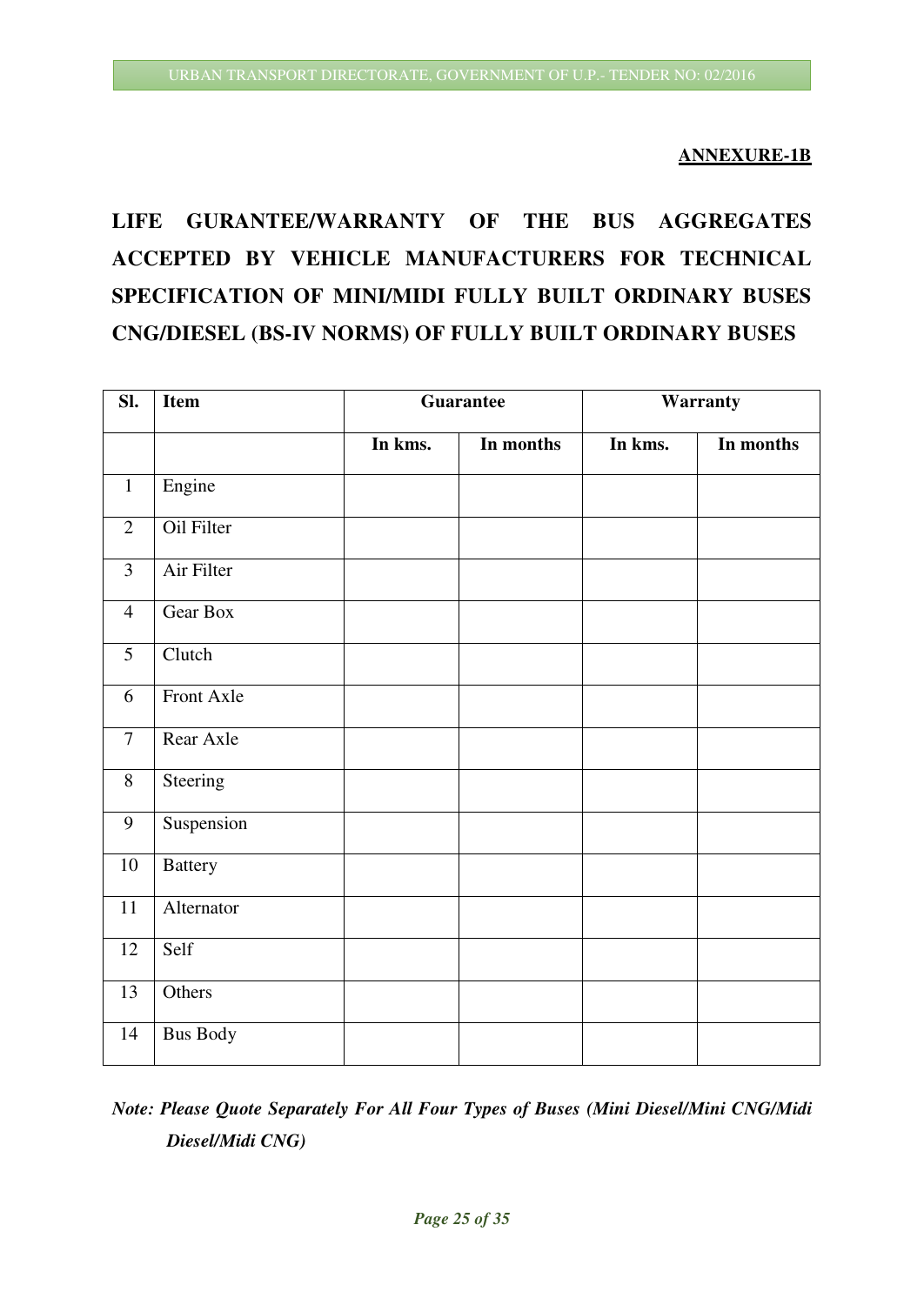**ANNEXURE-1C** 

## **LIST OF COMPULSORY ITEMS (FOR BS-IV NORMS CHASSIS) OF FULLY BUILT ORDINARY BUSES CNG/DIESEL**

| <b>SN</b> | <b>ITEMS</b>             | quantity | To be supplied with |
|-----------|--------------------------|----------|---------------------|
|           |                          |          | chassis             |
|           | <b>Standard Tool Kit</b> |          | yes                 |

## *Note: All compulsory items have to be given for Mini/Midi Fully Built Ordinary Buses CNG/DIESEL otherwise Tender will not be considered.* **Please quote separately for all four types of buses (mini diesel/mini CNG/midi diesel/midi CNG).**

#### **ANNEXURE-1D**

## **LIST OF OTHER ITEMS GIVEN WITH MINI/MIDI FULLY BUILT ORDINARY BUSES CNG/DIESEL**

| <b>SN</b>      | <b>ITEMS</b>                              | <b>YES/NO</b> | <b>QTY</b> | <b>REASON IF</b> |
|----------------|-------------------------------------------|---------------|------------|------------------|
|                |                                           |               |            | N <sub>O</sub>   |
| 1              | Wiper motor                               |               |            |                  |
| $\overline{2}$ | Kit wiper motor accessories               |               |            |                  |
| 3              | <b>Wheel Choke</b>                        |               |            |                  |
| $\overline{4}$ | Assy link rod (wiper motor to wheel)      |               |            |                  |
|                | box)                                      |               |            |                  |
| 5              | Wiper arm                                 |               |            |                  |
| 6              | Wiper blade                               |               |            |                  |
| $\overline{7}$ | CMVR Kit give details of items in the     |               |            |                  |
|                | kit with quantity of each items           |               |            |                  |
| 8              | Rear view mirror with bracket             |               |            |                  |
| 9              | Tool Kit give details of items in the kit |               |            |                  |
|                | with quantity of each items               |               |            |                  |
| 10             | Tool Kit give details of items with qty   |               |            |                  |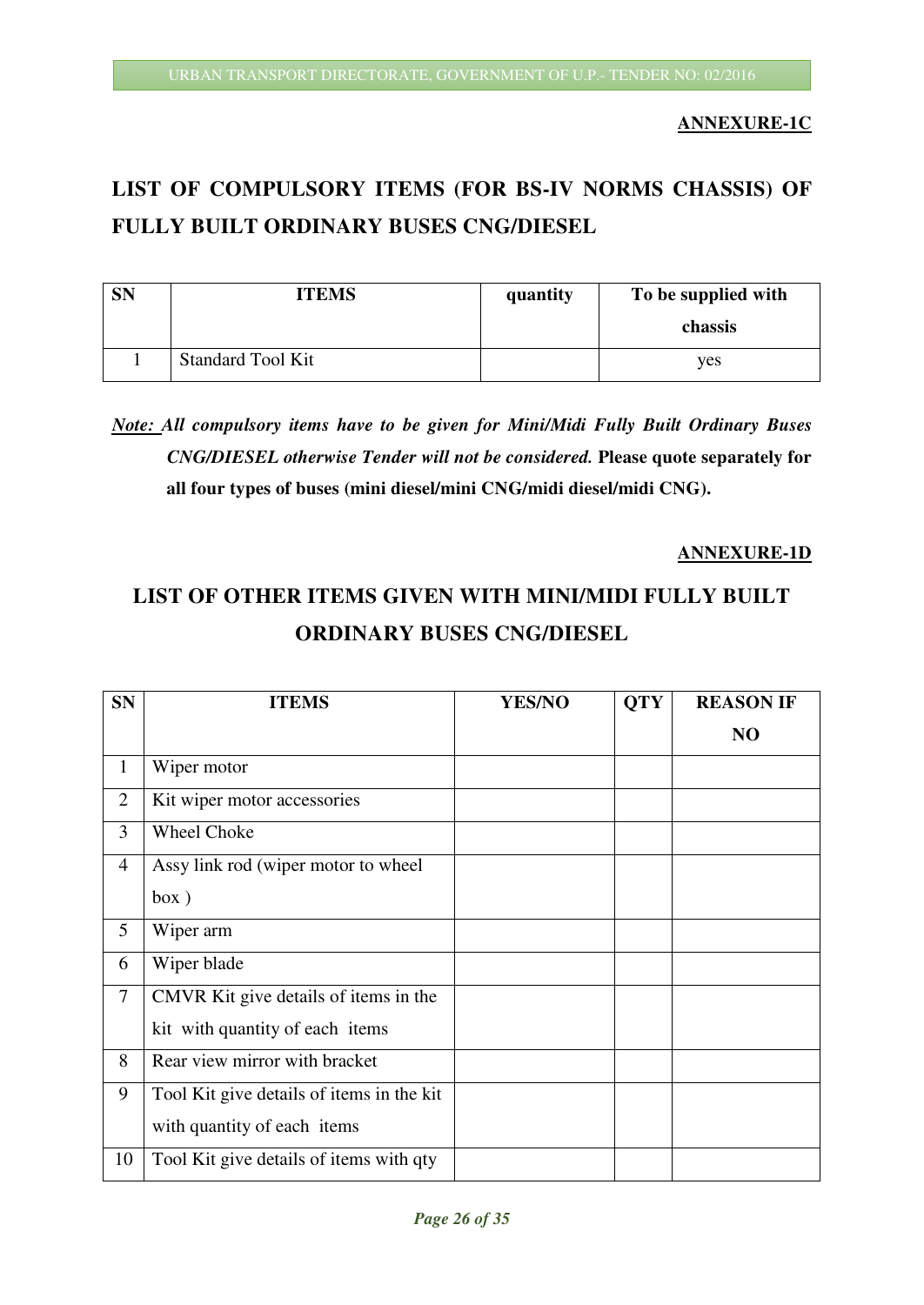#### URBAN TRANSPORT DIRECTORATE, GOVERNMENT OF U.P.- TENDER NO: 02/2016

| <b>SN</b> | <b>ITEMS</b>                        | YES/NO | <b>QTY</b> | <b>REASON IF</b> |
|-----------|-------------------------------------|--------|------------|------------------|
|           |                                     |        |            | N <sub>O</sub>   |
| 11        | First aid kit                       |        |            |                  |
| 12        | Kit for spare bulb                  |        |            |                  |
| 13        | Assy bracket top (Driver seat Belt) |        |            |                  |
| 14        | Noise shield                        |        |            |                  |
| 15        | Mirror LH/RH                        |        |            |                  |
| 16        | <b>VTS</b>                          |        |            |                  |
| 17        | <b>ITMS</b>                         |        |            |                  |
| 18        | Camera                              |        |            |                  |

*Note: - Item No. 1, 2, 3, 4, 5, 6, 8 and 13 to be provided as per chassis CMVR Rules and as per ARAI regulations*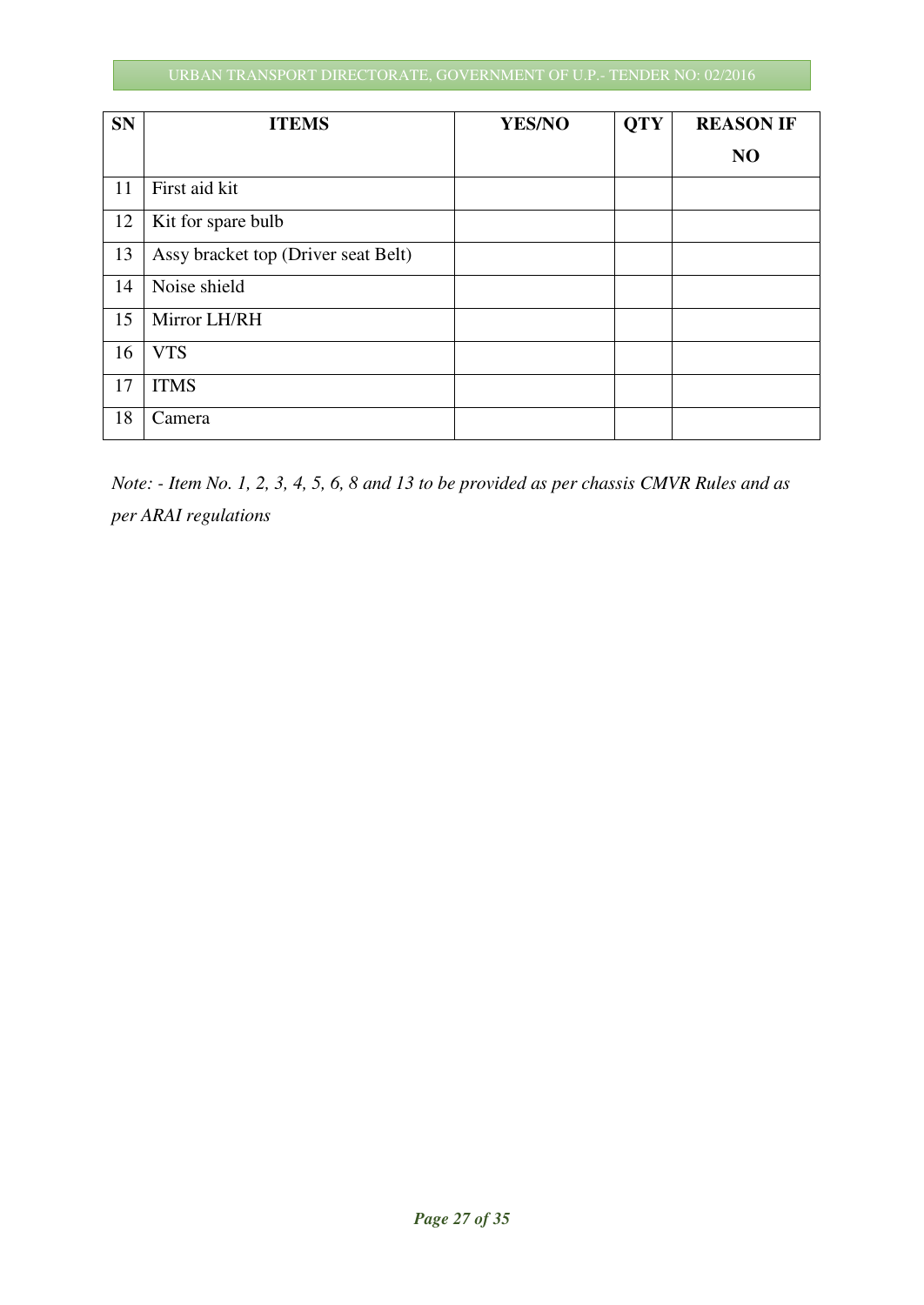#### **ANNEXURE-3**

#### **AFFIDAVIT**

Before the Concerned Authority/Director, Urban Transport, Uttar Pradesh.

- 1. I………………………………..aged about……son of………….……………resident of…………..do hereby solemnly affirm and state on oath as under.
- 2. That I have been duly authorized to swear this affidavit on behalf of M/s……………………………………..
- 3. That Bidder or any of its Directors have not been:-
	- (i) Convicted of a cognizable offence by any Court of law with imprisonment for a term exceeding one year, or
	- (ii) Imposed a penalty of rupees one crore or more for violation of the provisions of the Foreign Exchange Regulation Act. 1973 (46 of 1973) (since repealed) or the Foreign Exchange Management Act. 1999 (42 of 1999), or
	- (iii) Detained under the National Security Act. 1980 (65 of 1980) or the Narcotic Drugs and Psychotropic Substances Act. 1985 (61 of 1985), or
	- (iv) Adjudged guilty by the Stock Exchange Board of India or any other Financial Regulatory Boards or Tribunals or Agencies, or
	- (v) Found to be associated in any manner with an organized crime syndicate or its associate or with any Association declared unlawful Activities (Prevention) Act. 1967 (37 of 1967) or any other law for the time being in force, or
	- (vi) Found to be connected with activities prejudicial to the National Security.
- 4. That all the statements made or information supplied in the Bid document are true and correct.
- 5. I, the Bidder understand and agree that I will not be considered for selection as manufacturer or vendor for supply of Buses if any of the above undertakings are found to be false or incorrect.

\_\_\_\_\_\_\_\_\_\_\_\_\_\_\_\_\_\_\_\_\_\_\_\_\_\_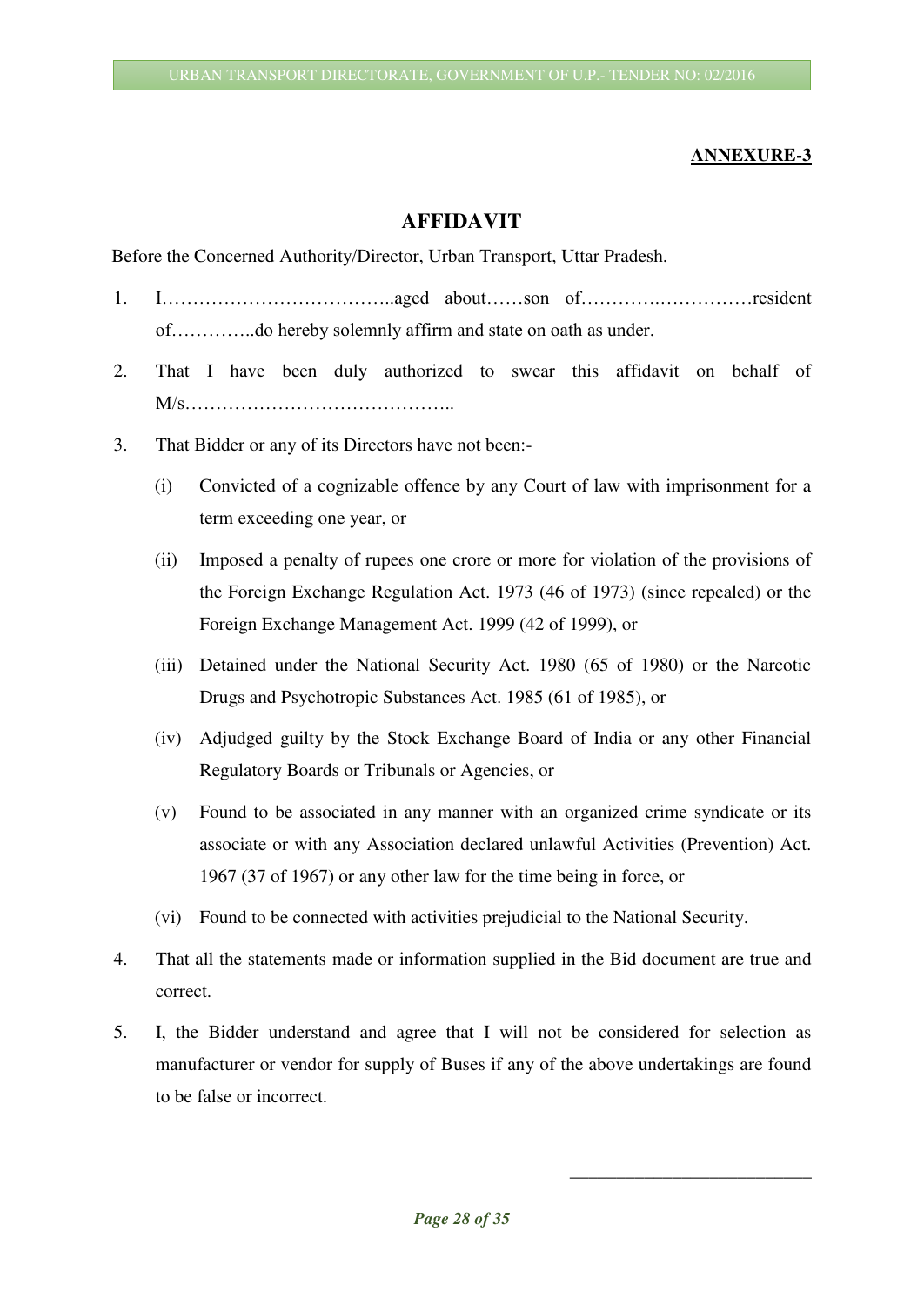Deponent

#### Verification

I, the above named\_\_\_\_\_\_\_\_\_\_\_\_\_\_\_\_\_\_\_\_\_\_\_\_\_\_\_\_\_\_\_do hereby verify on oath that the contents of paras 1 to 5 of my above affidavit are true and correct to my personal knowledge. Nothing has been concealed there from and no part of it is false. So help me god.

Deponent

Date…………………

\_\_\_\_\_\_\_\_\_\_\_\_\_\_\_\_\_\_\_\_\_\_\_\_\_\_

To be given on Non-judicial stamp paper of Rs. 100.00 duly attested by public notary.

SIGNATURE & STAMP OF BIDDER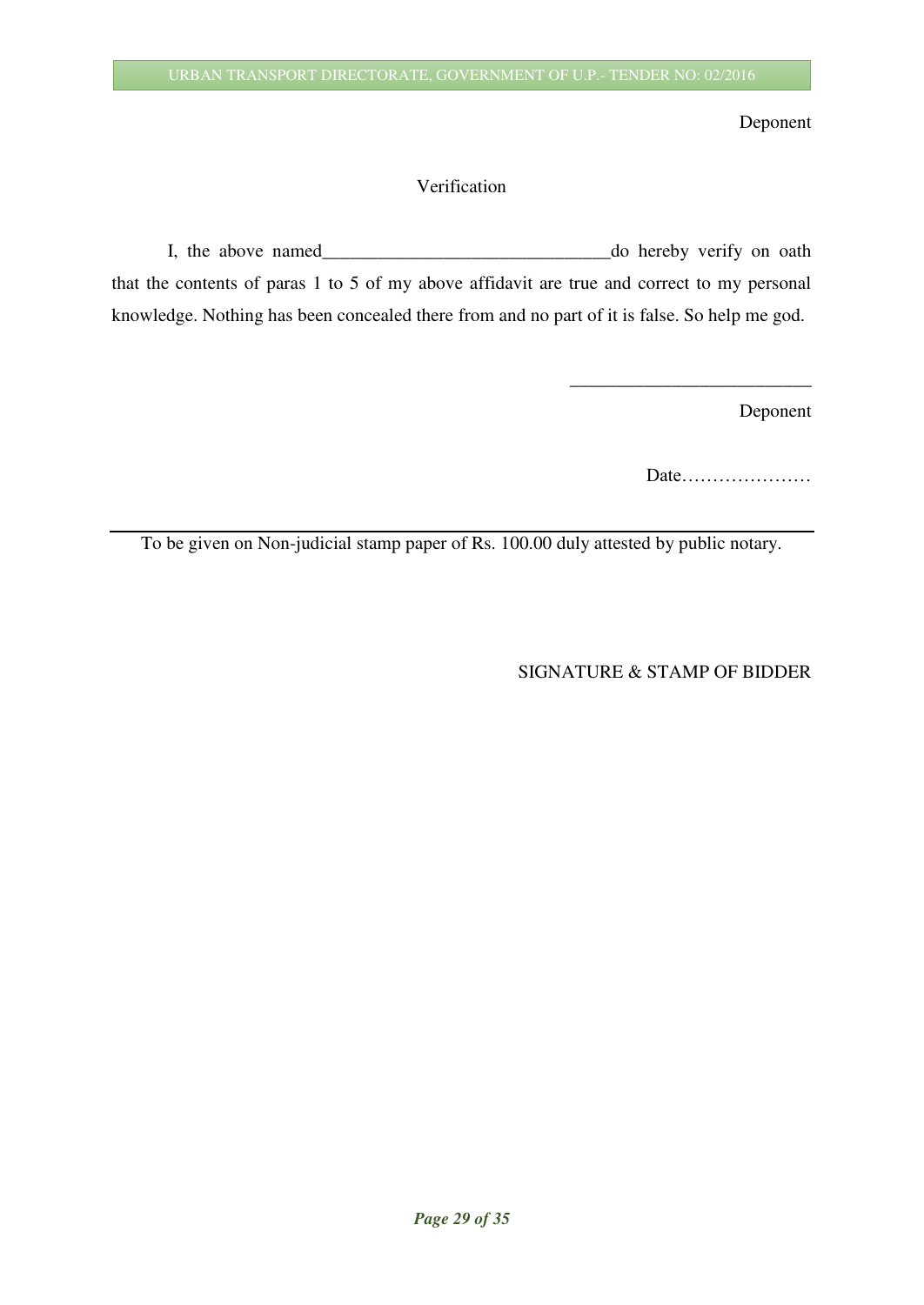#### **ANNEXURE-4**

#### ON STAMP PAPER

## PROFORMA OF BANK GUARANTEE FOR Rs. 1,10,00,000/- (One crore ten lakhs only Only) TOWARDS EMD

**DIRECTOR,** 

**URBAN TRANSPORT GOVERNMENT OF UTTAR PRADESH LUCKNOW** 

Tender No.: - CNG/DIESEL Fully Built Mini/Midi Bus/2016/09./01Date:.2016

- 1. This deed of Guarantee made this day of …………….………………..between a Bank incorporated under Banking Act having H.O. at and a Branch office at (hereinafter called the ''bank") on the one part and Urban Transport Directorate UP having H.Q. at Lucknow (hereinafter called "the Purchaser") of the other part.
- 2. Whereas Director, Urban Transport UP has called for Tender for Purchase of chassis BS-IV Norms fully built ordinary CNG/DIESEL Bus(herein called the Supplier) to:

……………………………………………………………………..........................

(Name of Supplier) (Hereinafter called the Supplier).

- 3. AND WHEREAS the Supplier is bound by the said Tender to submit to the Purchaser a EMD for a total amount of Rs………………………………... ……………………………………………………….(Amount in Figures and, words).
- 4. Now we undersigned (Name of the signatories) being fully authorized to sign and incur obligations for and on behalf of and in the name of ……………………..(Full name of bank) hereby declare that the said bank will guarantee the Purchaser the full amount of Rs. \_\_\_\_\_\_\_\_\_\_\_\_\_\_\_\_\_\_\_\_\_\_\_\_\_\_\_\_\_\_\_\_\_ (Amount if figure& words).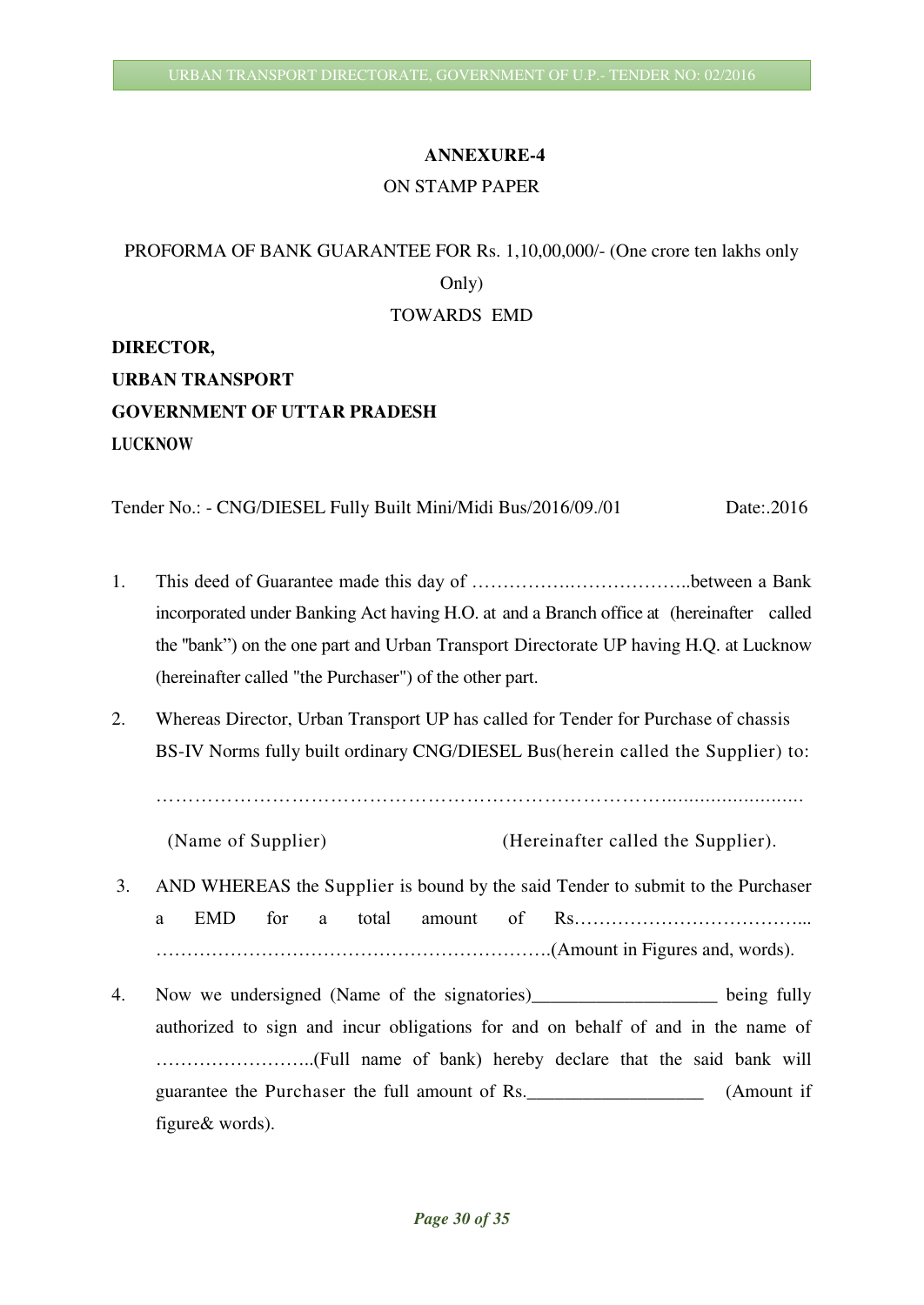- 5. After the Supplier has signed the aforementioned Tender with the purchaser, the bank is engaged to pay the purchaser any amount up to and inclusive of the aforementioned full amount upon written order from the purchaser to indemnify the purchaser for any liability or damage resulting from any defects or shortcomings of the Supplier *or the debt* he may have incurred to any parties involved in the work under the Tender mentioned above, whether these defect or shortcomings or debts are actual or estimated or expected. The bank shall *deliver* the money require by the purchaser immediately on demand without the necessity of a previous notice or of judicial or administrative procedures and without it being necessary to prove to the Bank the liability or damage resulting from am defects or shortcomings or debts of the Supplier. The Bank shall pay to the Purchaser in LUCKNOW any money so demanded through demand draft payable at LUCKNOW, notwithstanding any dispute/disputes raised by the Supplier in any suit or proceedings pending before any Court, Tribunal or Arbitrator/s relating thereto and the liability under this guarantee shall be absolute and unequivocal.
- 6. This guarantee valid for a period of ……………….……… (Duration in calendar months in figures and words) from the date of signing. (The initial period for which this Guarantee will be valid must be for at least six (6) months longer than the anticipated expiry date of Guarantee period as stated in "general terms and conditions". We undertake not to revoke this guarantee during its currency without the written consent of the purchaser.
- 7. At any time during the period in which this Guarantee is still valid, if the Purchaser agrees to grant a time extension to the Supplier or if the Supplier fails to complete the works within the time of completion as stated in this Tender, or tails to discharge himself of the liability or damages or debts as stated under Para 5, above, it is understood that the Bank will extend this Guarantee under the same conditions for the required time on demand by the Purchaser and at the cost of the Supplier.
- 8. The guarantee herein before contained shall not be affected by any change in the constitution of the bank are of the Supplier.
- 9. The neglect or forbearance of the Purchaser in enforcement of payment of any moneys, the payment whereof is intended to be hereby secured or the giving of time by the purchaser for the payment hereof shall in no way relieve the bank of their liability under this deed.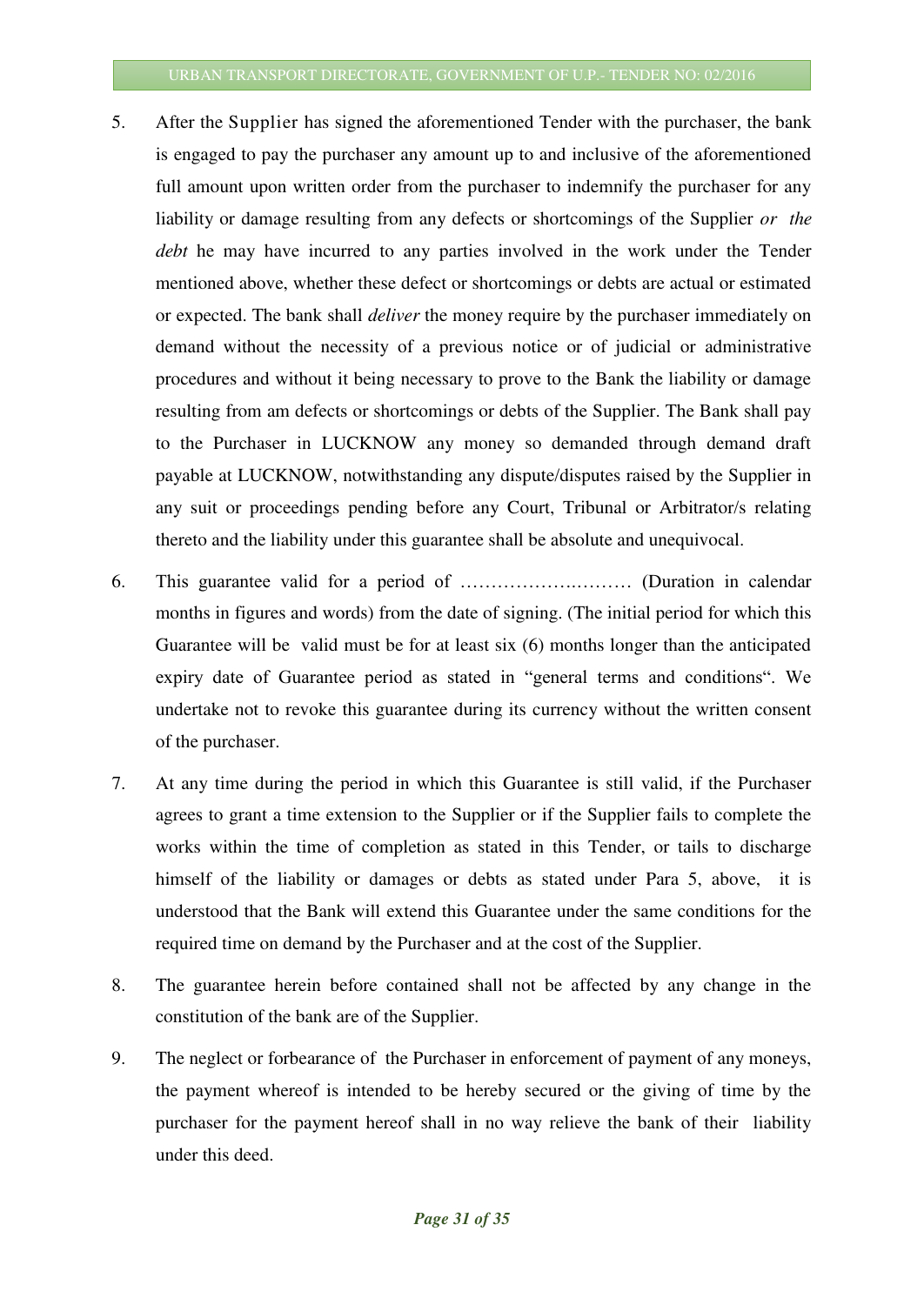10. The Expression "the purchaser". "The bank" And "The Supplier" hereinbefore used shall include their respective successor and assignees.

 In witness whereof I/we of the bank have signed and sealed this guarantee on the day of \_\_\_\_\_\_\_\_\_\_\_\_\_ 2016\_\_\_\_\_\_\_ being herewith duly authorized.

For and the behalf of the <u>same</u> bank

Signature of authorized Bank official

Name: Designation/Authority No. Stamp/ Seal of the Bank

Signed, sealed and delivered

For and on behalf of the bank

By the above named\_\_\_\_\_\_\_\_\_\_\_\_\_

In the presence of: -

| <b>WITNESS</b> | 1. | Signature |
|----------------|----|-----------|
|                |    | Name      |
|                |    | Address   |
|                |    |           |

WITNESS 2. Signature Name Address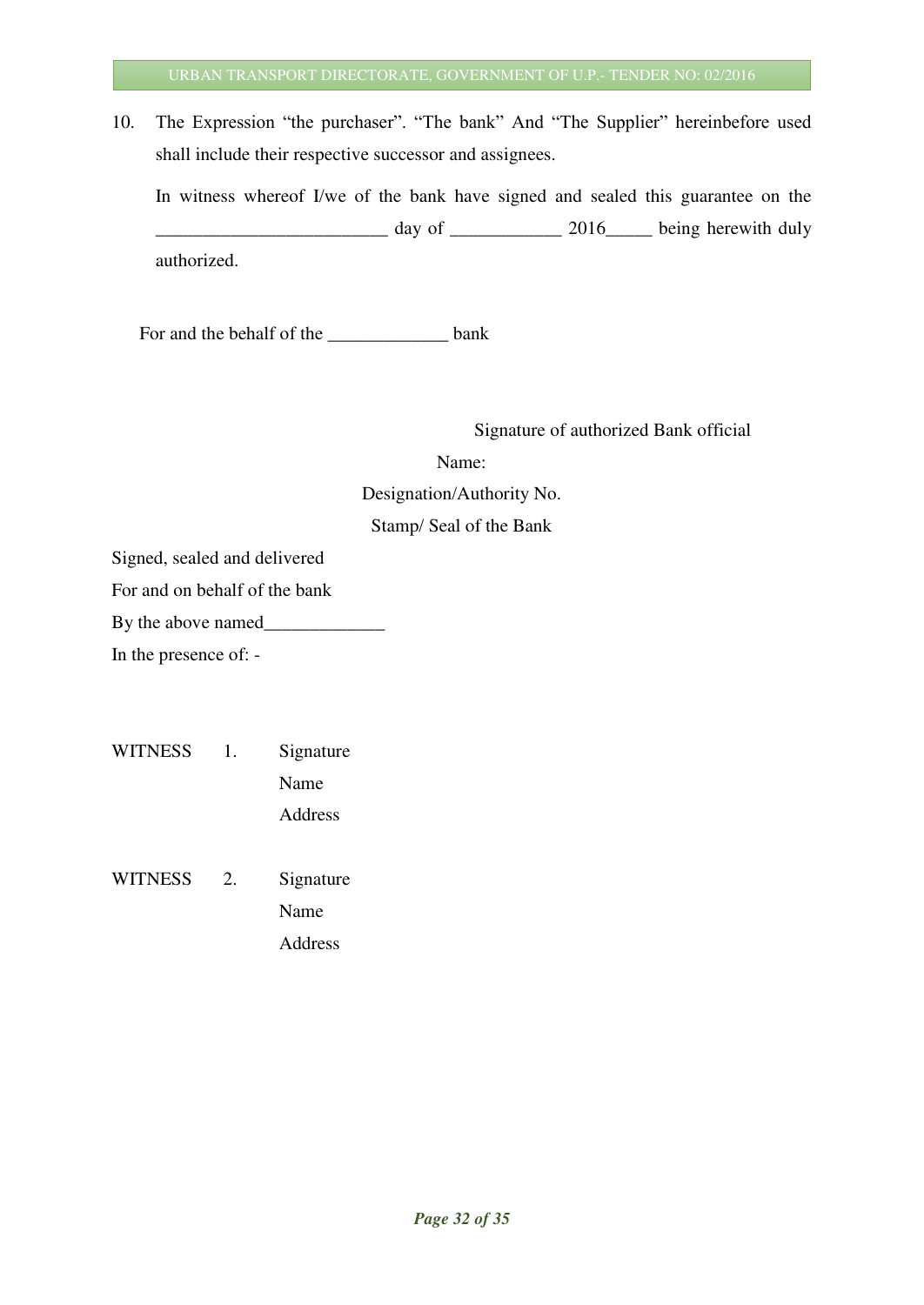#### **ANNEXURE-5**

#### **Tentative Delivery Schedule**

**Fully Built Ordinary Mini/MidiCNG/DIESELBuses as per Urban Bus Specification-2 and conforming to AIS-052 Bus code (BS IV Norms) as per following chart:-** 

| <b>SN</b>               | <b>Name of SPV</b> | <b>Type</b>   | <b>No Of Buses</b> |
|-------------------------|--------------------|---------------|--------------------|
| $\mathbf{1}$            | Lucknow            | <b>CNG</b>    | 65                 |
| $\overline{2}$          | Kanpur             | <b>CNG</b>    | 68                 |
| 3                       | Agra               | <b>CNG</b>    | 43                 |
| $\overline{\mathbf{4}}$ | <b>Mathura</b>     | <b>Diesel</b> | 15                 |
| 5                       | <b>Meerut</b>      | <b>Diesel</b> | 30                 |
| 6                       | <b>Varanasi</b>    | <b>Diesel</b> | 33                 |
| 7                       | <b>Allahabad</b>   | <b>Diesel</b> | 33                 |
| <b>Total</b>            |                    |               | 287                |

#### **Tentative Delivery schedule**

| <b>SN</b> | <b>Month</b> | <b>Approx. No. of Buses</b> |
|-----------|--------------|-----------------------------|
|           | NOV. 2016    | 140                         |
| ∽         | DEC. 2016    | 147                         |

**Note: The Director, Urban Transport Directorate, UP reserves full right to amend the Tentative Delivery Schedule.**